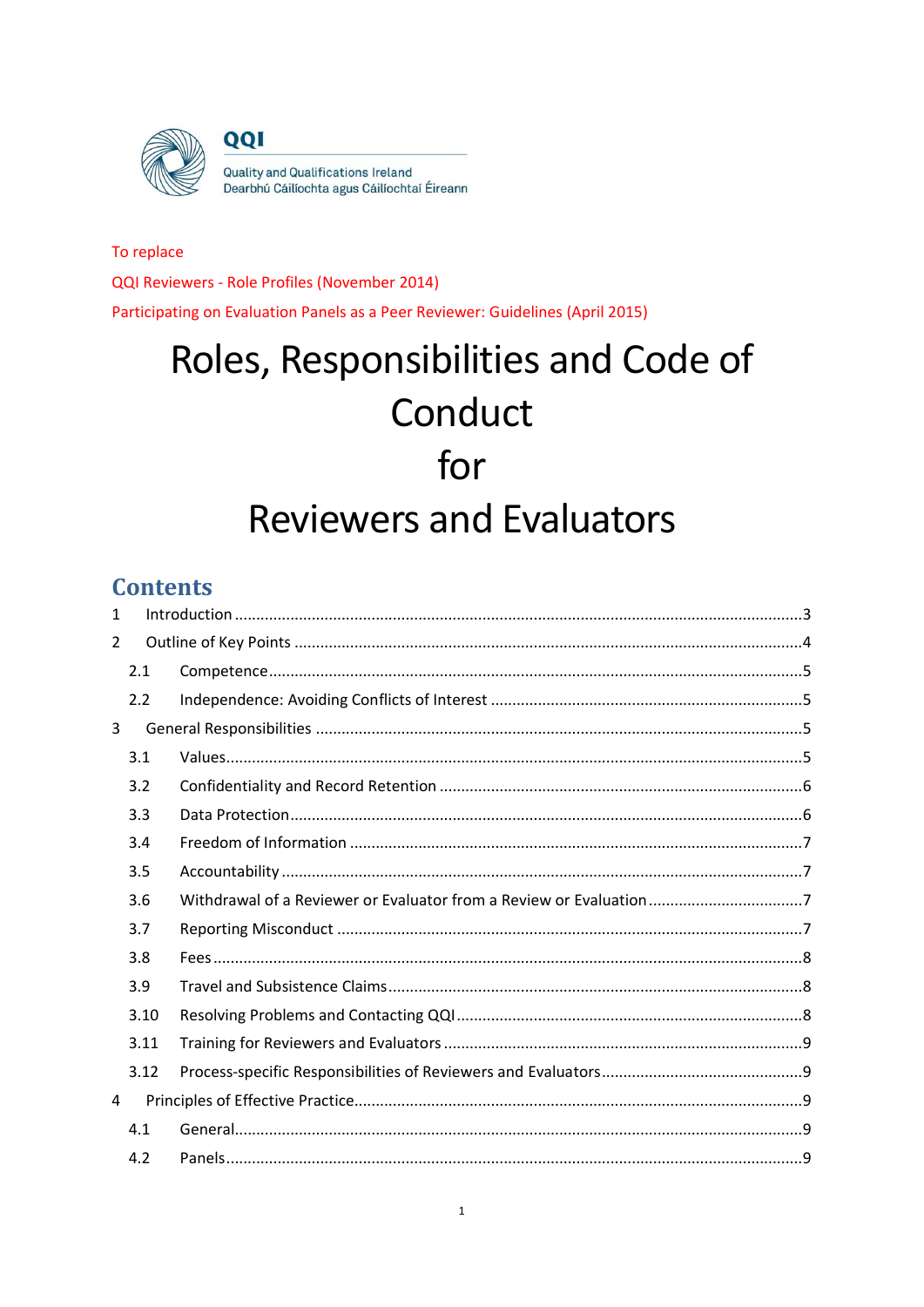|    | 4.2.1          |  |  |
|----|----------------|--|--|
|    | 4.2.2          |  |  |
|    | 4.2.3          |  |  |
|    | 4.2.4          |  |  |
|    | 4.2.5          |  |  |
|    | 4.2.6          |  |  |
|    | 4.2.7<br>4.2.8 |  |  |
|    |                |  |  |
|    | 4.2.9          |  |  |
|    | 4.2.10         |  |  |
|    | 4.2.11         |  |  |
| 5  |                |  |  |
|    | 5.1            |  |  |
|    | 5.2            |  |  |
|    | 5.3            |  |  |
| 6  |                |  |  |
|    | 6.1.1          |  |  |
|    | 6.1.2          |  |  |
|    | 6.1.3          |  |  |
|    | 6.1.4          |  |  |
|    | 6.1.5          |  |  |
|    | 6.1.6          |  |  |
|    | 6.1.7          |  |  |
|    | 6.2            |  |  |
|    |                |  |  |
|    | 6.2.2          |  |  |
| 7  |                |  |  |
| 8  |                |  |  |
| 9  |                |  |  |
| 10 |                |  |  |
|    |                |  |  |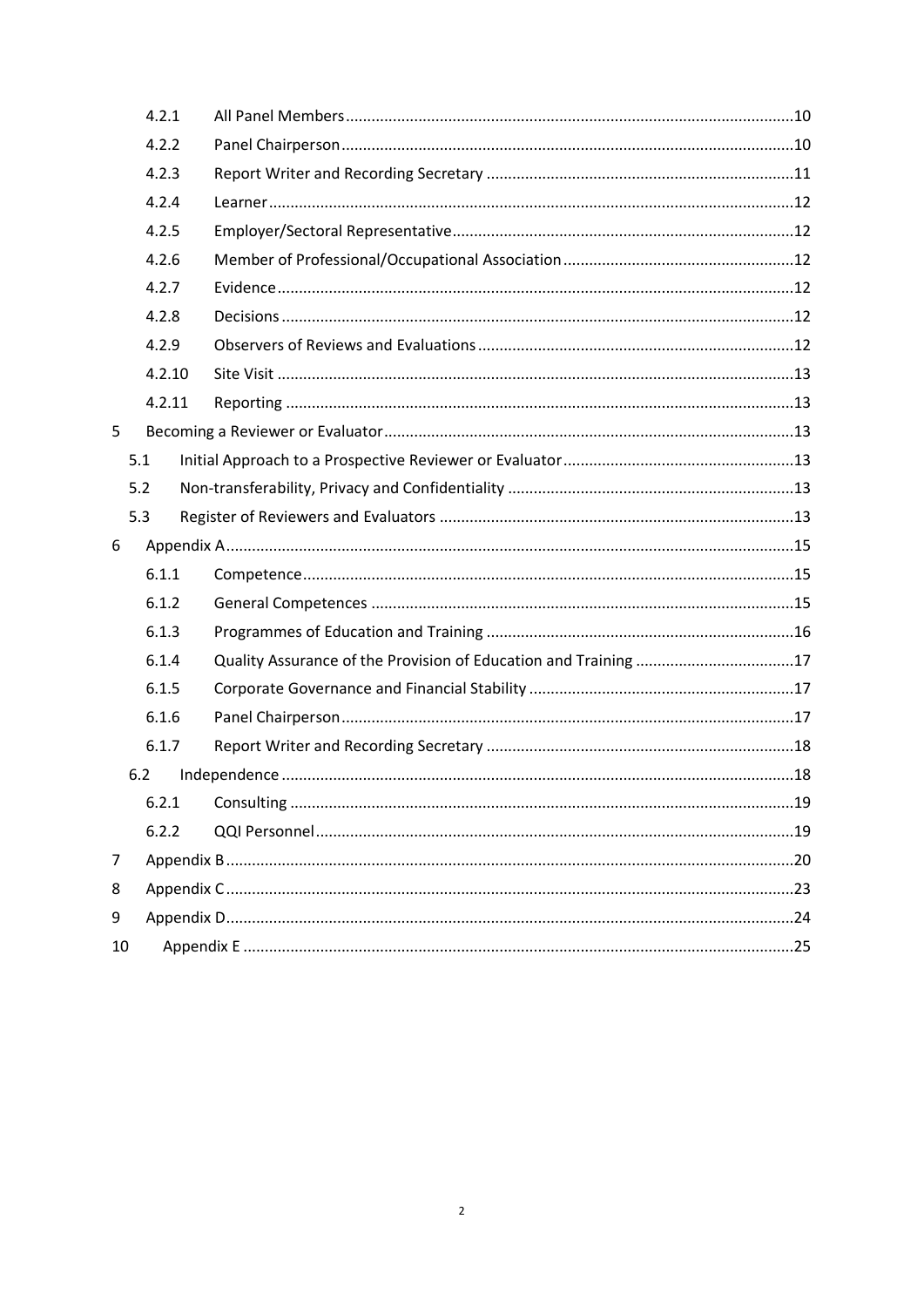# <span id="page-2-0"></span>**1 Introduction**

QQ<sup>11</sup> is privileged to be able to select and rely upon individuals of the highest professional and personal calibres to participate as reviewers or evaluators in its quality assurance processes.

In general, reviewers and evaluators involved in review/evaluation processes at the request of QQI are expected to review and evaluate all documentation associated with the process that has been disseminated to them by QQI, discuss their impressions with their fellow reviewers/evaluators and, based on their evaluations and discussions, arrive at a recommendation for QQI's executive as to the outcome of the review/evaluation process.

The work of these individuals informs, for example, QQI's determinations of applications for the validation of programmes of education and training and its reviews of the effectiveness of providers' quality assurance procedures.

Reviewers and evaluators come from diverse backgrounds, including, but not limited to, learners (e.g. students and apprentices), employers, providers of programmes of education and training, professional regulators, and professional practitioners.

This document is intended for persons engaged by QQI for the:

- evaluation of providers seeking initial access to programme validation
- Approval of a provider's QA procedures as part of reengagement
- validation or revalidation of a taught programme of education and training
- validation or revalidation of a research degree programme
- review of validation
- focussed review of the implementation and effectiveness of providers' quality assurance procedures
- evaluation of a request for delegated authority to make awards
- review of delegated authority
- monitoring the implementation of quality assurance policies and procedures
- review of procedures for access, transfer and progression
- or any other kind of quality related evaluation or review that QQI may undertake

QQI quality assurance processes apply in the contexts of further education and training, higher education and training (both of which categories include apprenticeship programmes) and English language education.

QQI's quality assurance processes always involve a *provider* or *providers* of programmes of education and training (shortened to provider or providers). The angle of view of processes varies. An example of a narrow angle of view is the evaluation of an application by the provider to QQI for the validation of one of its programmes. An example of a broad angle of view is the review by QQI of the effectiveness of a provider's quality assurance (QA) procedures.

This document applies to persons engaged or being considered for engagement by QQI as a reviewer or evaluator in one or more of its quality assurance processes.

1

<sup>1</sup> [https://www.qqi.ie](https://www.qqi.ie/)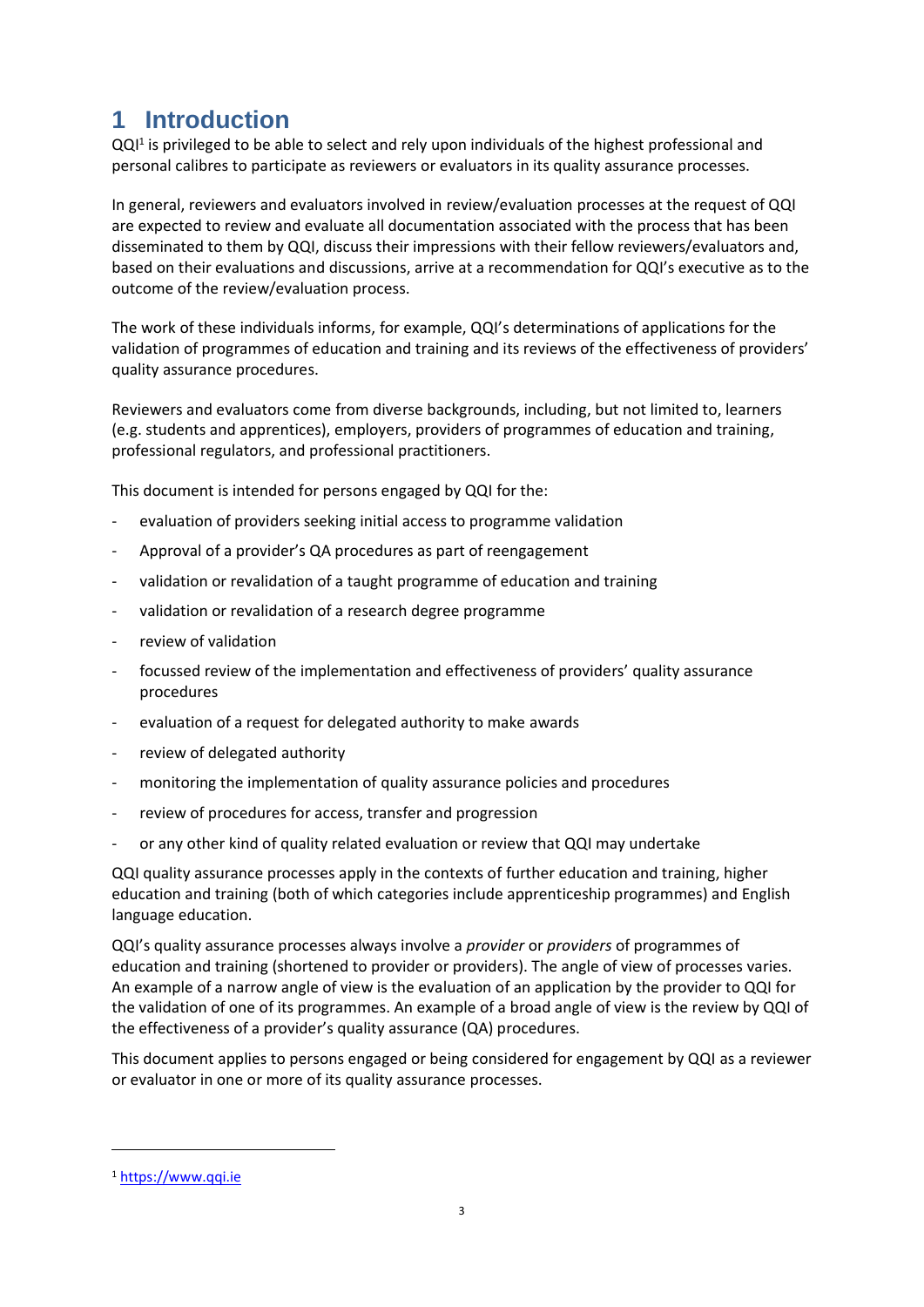It is essential that QQI, the public, and the education and training community can be confident that reviews and evaluations are conducted by competent persons who can offer an objective and informed opinion on the education and training and related services, activities and processes being evaluated or reviewed and who undertake their task professionally.

The principal criteria for the selection of reviewers and evaluators are competence (having the expertise necessary to perform the relevant function) and independence (from the provider concerned).

The remainder of this document elaborates on how QQI establishes that a reviewer or evaluator is competent and independent and sets down a code of practice for reviewers and evaluators.

# <span id="page-3-0"></span>**2 Outline of Key Points**

The following highlights some key points to take from this document and is addressed to reviewers and evaluators directly (for clarity):

- To be engaged as a reviewer or evaluator you need to be competent to perform the task and independent of the provider concerned.
	- $\circ$  You are obliged to declare any interests that might be perceived to conflict with the interests of the QQI process. (See Appendix A, 6.2, for examples of relationships that may constitute a conflict of interest)
	- $\circ$  Your declaration (or the fact that you made no declaration, if applicable) may be published by QQI.
	- $\circ$  You should not accept an engagement if you feel that you lack the expertise necessary to perform your function.
	- $\circ$  You are obliged to notify QQI if you discover following engagement that you lack the expertise necessary to perform your function.
- You are obliged to comply in full with your obligations under the General Data Protection Regulation (GDPR), and to ensure that only personal data necessary for the review or evaluation in collected, that the consent of the data subject has been obtained, that the data is kept secure and only used for the purpose of the review or evaluation, and that it is deleted once the review or evaluation has been completed.
- You are expected to act with integrity, diligence, objectivity, and professionalism and to respect diversity.
- You are responsible for providing your own transport, means of recording your impressions during the desk review and in advance of and during the site visit, and compiling the resulting report (e.g. laptop) and means of communication (e.g. mobile phone). QQI will provide you with the documentation for evaluation and appropriate report template, expenses claim form, fee claim form (where applicable), and any other documentation necessary to discharge your duties.
- The output of each review or evaluation in which you participate is a written report contributed to by you and approved by QQI.
	- $\circ$  QQI will publish approved reports and you will be named in reports to which you contributed.
	- o The review/evaluation is confidential to the reviewers/evaluators and QQI. (See 3.2 for further details of the confidentiality requirements with which reviewers and evaluators are expected to comply.)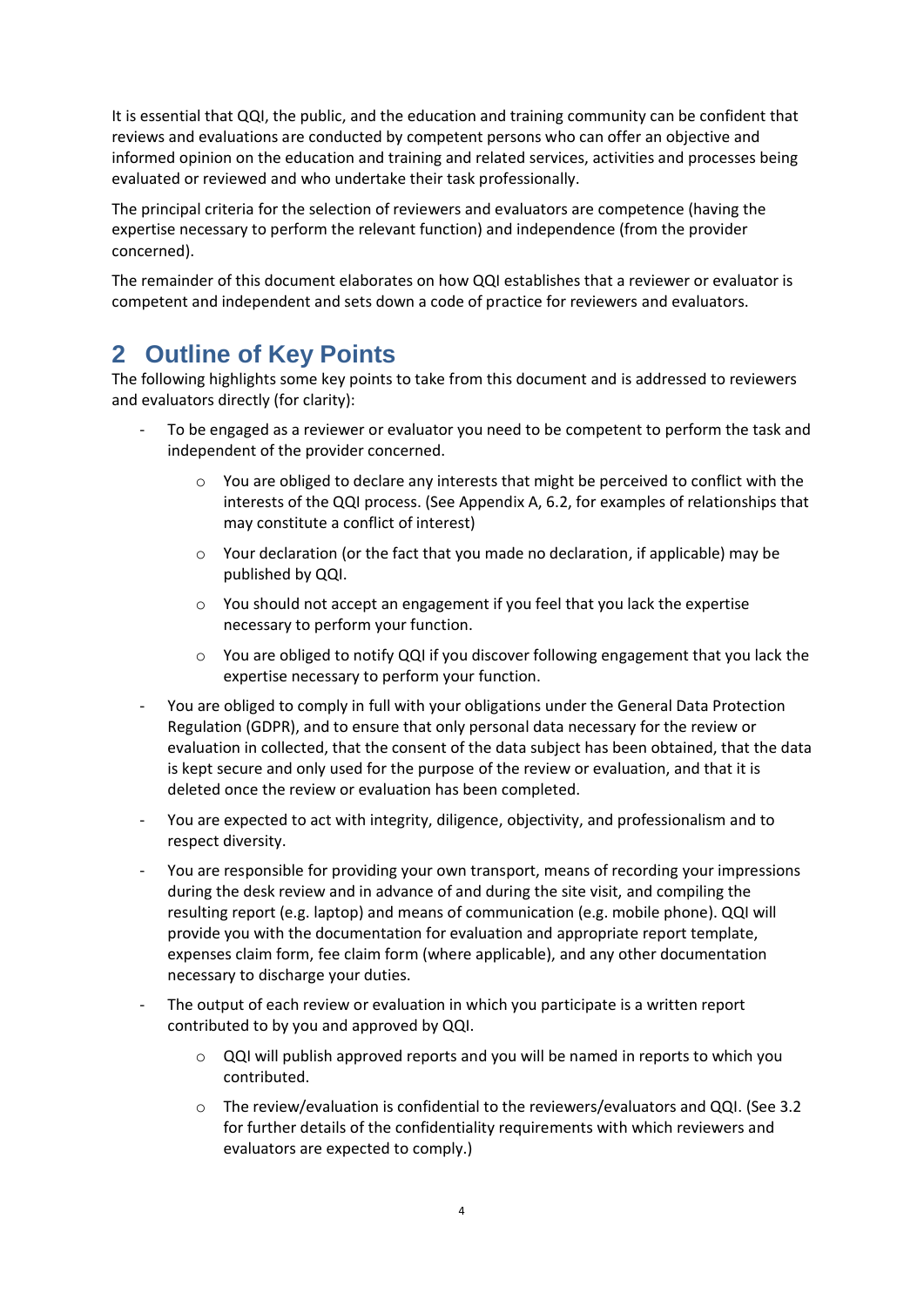- If you become aware of any misconduct concerning the review or evaluation you are obliged to report this in writing to QQI without delay. (See 3.6 for further details.)
- The remainder of this document elaborates on the above points.

### <span id="page-4-0"></span>**2.1 Competence**

QQI will exercise its judgment as to the competences required of a reviewer or evaluator considering the intended role and responsibility (in the context of a group, where applicable) and the relevant QQI standards, guidelines, codes, criteria and policies. Different QQI quality assurance processes have different competence needs.

Further Details are provided in Appendix A.

# <span id="page-4-1"></span>**2.2 Independence: Avoiding Conflicts of Interest**

Reviewers and evaluators must act with strict impartiality and objectivity.

Stakeholders must have confidence that QQI reviews and evaluations are objectively valid and reliable. It is in providers' interest, and that of the public, that reviews and evaluations are conducted transparently by persons who are independent of the provider concerned (i.e. free of conflicting interests).

QQI has a firm policy of not appointing persons in any case where there is any foreseen possibility of (real or apparent) conflict between that person's interests and those of QQI. Even the appearance of conflict of interest, where none exists, can damage the credibility of the person selected and the review/evaluation process as a whole.

Further details are provided in Appendix A, 6.2.

# <span id="page-4-2"></span>**3 General Responsibilities**

# <span id="page-4-3"></span>**3.1 Values**

QQI's values are as follows:

- *Learner-Centred: We promote a culture of access, responsiveness, flexibility, trust and quality in education and training and qualifications. We place the learner perspective at the centre of our work and also encourage stakeholders to do so.*
- *Improvement-Oriented: We are a learning, developing and evolving organisation, committed to continuously evaluating and improving the quality of our work. This underpins our approaches to assuring and promoting improved quality in further and higher education and training.*
- *Collaborative: We collaborate with our stakeholders to build confidence in, and improve the quality of education and training opportunities and the recognition of qualifications.*
- *Independent: Although we work within the broad framework of governmental policy, we are operationally independent in the performance of our functions and in our decision making. We operate with integrity and in a transparent, fair, equitable, impartial and objective manner.*
- *Professional: We treat all persons with respect, dignity and courtesy. We work to the highest standards of public service with regard to accountability, effectiveness, responsiveness and efficiency.*

QQI expects reviewers and evaluators to reflect these. It expects that all reviewers and evaluators will be honest, objective, learner-centred, professional, courteous, respectful, conscientious, and diligent in the performance of their functions.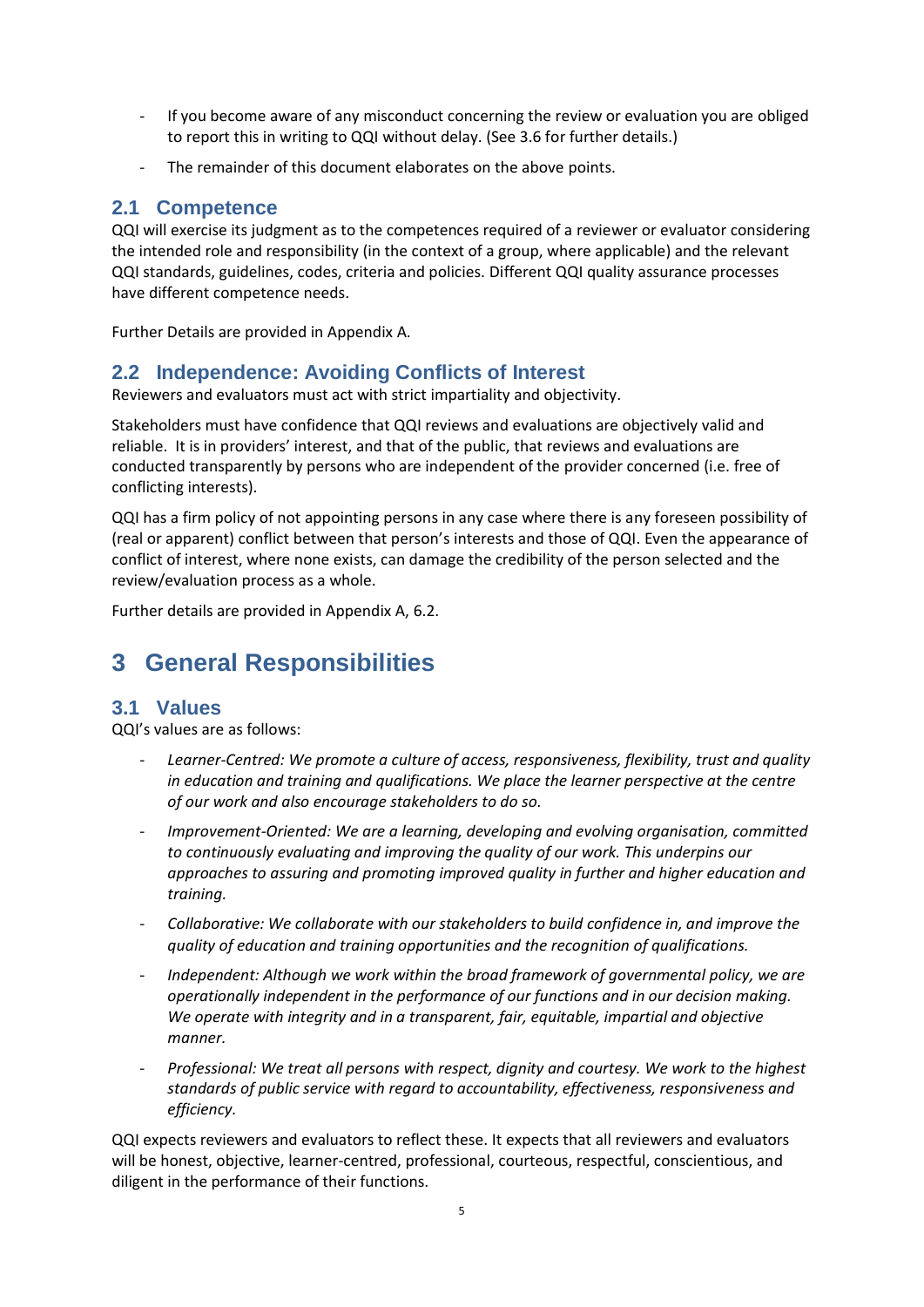# <span id="page-5-0"></span>**3.2 Confidentiality and Record Retention**

Reviewers and evaluators involved in reviews or evaluations are bound by strict confidentiality. The report that is published by QQI is owned by QQI and is the sole public outcome of such processes.

Reviewers and evaluators are required to preserve the confidentiality of any information obtained while carrying out the role of reviewer or evaluator regarding providers, their staff and students, and QQI, and to share it only with QQI for the purposes of the review or evaluation. This obligation shall continue indefinitely. Reviewers and evaluators must safeguard all information made available to them, as well as any other material associated with the review or evaluation (such as documents from the provider, temporary notes, working drafts) and keep it strictly confidential until the report associated with the process has been finalised, at which point the information (along with any copies made) must be destroyed or returned to QQI for destruction. Materials distributed to reviewers or evaluators provided for review/evaluation purposes only and must not be distributed or used for other purposes. This applies equally to any copies made for review/evaluation or back-up purposes.

Confidentiality applies to all information without exception. The stakes are particularly high for personal information, valuable intellectual property and financial data that are not in the public domain. Confidential information should be retained no longer than necessary. Different QQI processes may have additional confidentiality and retention requirements beyond this.

Reviewers and evaluators must ensure that personal data is collected only once they have sought and received the subject's consent. Any such data must be protected by keeping it secure and using it only for the purpose for which it was collected. Furthermore, such data must be deleted as soon as it is no longer necessary, and any data breaches that occur in respect of the data must be reported immediately to QQI's Data Protection Officer, whose contact details may be obtained from the reviewer/evaluator's QQI contact person.

Sensitive information should not be transmitted over unsecure channels (e.g. if sending sensitive text, it is best to use password protected encryption in a Word document).

Reviewers and evaluators may discuss the review/evaluation only with representatives of QQI and – where applicable – with other reviewers/evaluators of reviewers or evaluators. If the need arises, information may be disclosed to persons other than those outlined above if QQI has given written permission to do so. The QQI report is the proper channel for the publication of information about the review or evaluation.

# <span id="page-5-1"></span>**3.3 Data Protection**

In carrying out their role, reviewers and evaluators will handle personal data, which is any information relating to an identified or identifiable person. This could be information about learners, staff or other parties. In handling such data, evaluators and reviewers are obliged to comply in full with the General Data Protection Regulation, and to ensure that only personal data necessary for the review or evaluation is collected, that the consent of the data subject has been obtained, that the data is kept secure and only used for the purpose of the review or evaluation, that it is not shared, either deliberately or accidentally, with third parties, and that it is deleted once the review or evaluation has been completed.

Before collecting information which includes any third party personal data from a provider, the reviewer or evaluator should ensure that the personal data was collected by the provider with the consent of the data subjects, and shared with their consent (for example, through forms that included a statement that the data therein could be shared with QQI for the purposes of monitoring, evaluating, and reviewing the provider).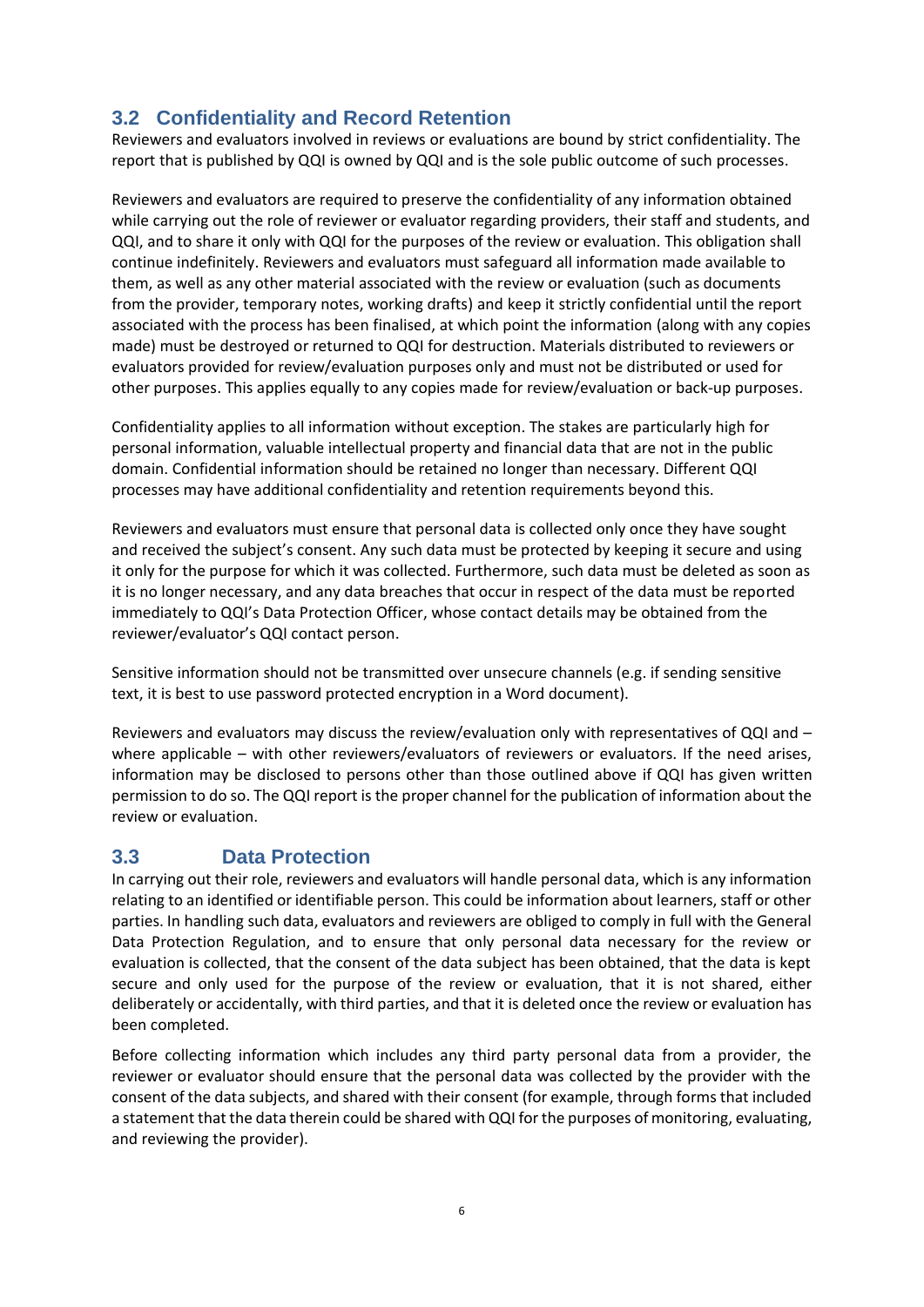Once information that includes any personal data has been collected from a provider, the reviewer or evaluator should ensure that the files and documents containing the personal data are stored securely, for example on laptops that are subject to encryption and password-protected, or in cloud storage that complies with the GDPR. Files containing personal data should not be sent by email unless encrypted. Hard copies of files should be stored and transported securely. Data should be treated with absolute confidence.

In the event of a data breach, the reviewer or evaluator must report the breach to the QQI Data Protection Officer immediately and must comply with all directions from the Data Protection Officer to address, mitigate and remedy the breach.

On completion of a review or evaluation, reviewers and evaluators are required to return all information obtained during that review or evaluation to QQI, including any information held in hard copy. A reviewer or evaluator may, alternatively, be requested to shred it or to return it to a provider. Reviewers and evaluators must at the same time also delete all existing copies of information obtained for the purposes of that review or evaluation, specifically personal data, from all devices and email systems.

Given the importance of compliance with GDPR, reviewers and evaluators are required to allow QQI to monitor and audit GDPR compliance, for example to make available on request all information necessary to demonstrate their compliance with their obligations under Article 28 of the GDPR, and to allow for GDPR audits by QQI or by another auditor mandated by QQI.

In order to ensure that QQI and the reviewer/evaluator comply with their obligations under the GDPR, it is a condition of engagement as a reviewer/evaluator on a specific review or evaluation that a GDPR Controller/Processor Agreement governing that review or evaluation is entered into (see Appendix E).

# <span id="page-6-0"></span>**3.4 Freedom of Information**

QQI is subject to Freedom of Information legislation, and this extends to any records of the process taken by reviewers and evaluators.

Reviewers and evaluators are required to return any relevant notes to QQI on completion of the review/evaluation process in which they were involved.

# <span id="page-6-1"></span>**3.5 Accountability**

Reviewers and evaluators are accountable to QQI for their conduct in the context of a review or evaluation.

# <span id="page-6-2"></span>**3.6 Withdrawal of a Reviewer or Evaluator from a Review or Evaluation**

Reviewers and evaluators will frequently be involved in processes that have high stakes for providers. If a reviewer/evaluator withdraws from a review/evaluation process without notice after they have been confirmed by QQI, the process can be compromised and may have to be delayed at significant cost and inconvenience to both the institution and to QQI. It is important therefore that the reviewer/evaluator in question informs their QQI contact person as soon as the prospect of having to withdraw arises. In such cases, where feasible, QQI will endeavour to find a person with a similar background and expertise to take the place of the reviewer/evaluator who has withdrawn from the process.

# <span id="page-6-3"></span>**3.7 Reporting Misconduct**

If a reviewer/evaluator is offered a gift, benefit, reward or undue hospitality from the organisation where the review/evaluation is being conducted this should be disclosed in writing to QQI without delay. If such an offer is made within three years of the conclusion of the process, this should also be disclosed to QQI through the relevant QQI contact person.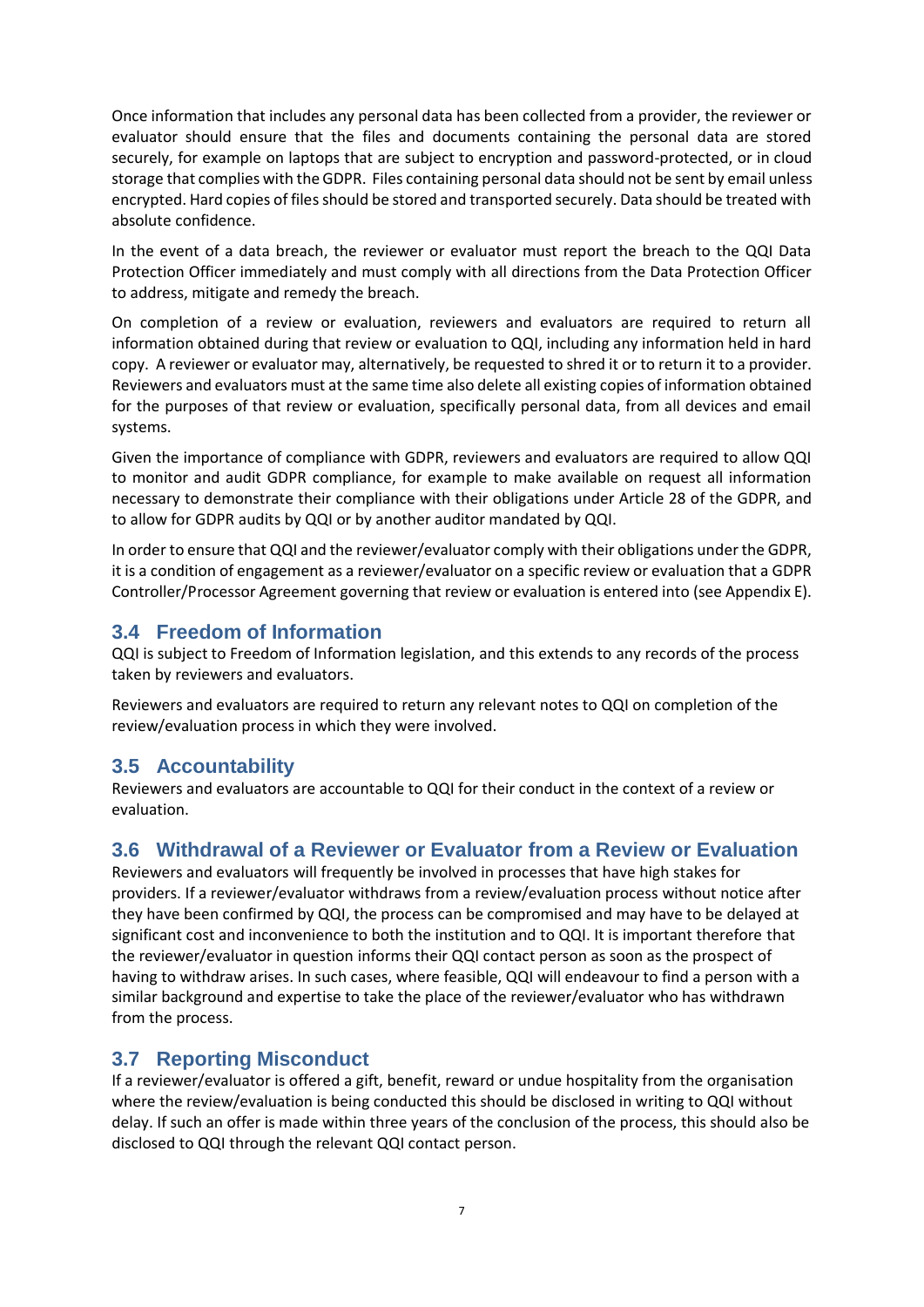If a reviewer/evaluator feels that the interests of another reviewer/evaluator conflict with those of the QQI process they should bring this to QQI's attention. (See Appendix A, 6.2, for more information on conflicts of interest.)

If a reviewer/evaluator observes any kind of misconduct (by any party) in the context of the review or evaluation they should alert QQI as soon as is practicable.

If the misconduct involves a member or members of QQI staff, it should be brought to the attention of QQI's Chief Executive or the Chairperson of QQI's Board.

### <span id="page-7-0"></span>**3.8 Fees**

QQI notes with gratitude that many reviewers and evaluators work on a *pro bono* basis.

Fees for participation in a review/evaluation are never payable to employees of the Irish public service. If agreed in advance, a per diem of €148 will be paid to reviewers/evaluators not employed by the public service. QQI will also agree in advance with each reviewer/evaluator an estimate of the number of days that will be required to complete the review/evaluation. This estimate should include the total number of days anticipate that the reviewer/evaluator will spend attending meetings (e.g. site visit or private panel meetings), preparing in advance of meetings and contributing to any reports arising from the process. (See Appendix C for an outline of details that must be agreed between reviewers/evaluators and QQI in advance.)

### <span id="page-7-1"></span>**3.9 Travel and Subsistence Claims**

Reviewers and evaluators are required to adhere strictly to QQI regulations concerning claims for reimbursement (or partial reimbursement as applicable) of travel and subsistence expenses and to make optimal economic use of resources. Reimbursement of expenses is never automatic, and reviewers and evaluators must obtain explicit QQI approval in advance as required. Details are available separately from QQI. (See Appendix C for an outline of details that must be agreed between reviewers/evaluators and QQI in advance.)

# <span id="page-7-2"></span>**3.10 Resolving Problems and Contacting QQI**

Where a reviewer or evaluator encounters a problem, they should aim to solve it as follows:

If a reviewer or evaluator is acting on a panel and has a concern relating to the operation of the same, they should, in the first instance, speak with the panel's chairperson explaining the matter of concern and seeking a resolution. Should the chairperson be unable or unwilling to solve the problem, or if the concern relates to the chairperson, the reviewer or evaluator should raise the matter with their QQI contact person or the relevant QQI Head of Function (reviewers and evaluators will be informed of who this is when engaged), or if unavailable, QQI's Director of Quality Assurance.

Reviewers and evaluators who are not panel members should first raise the matter with their QQI contact person or the relevant QQI Head of Function, or if unavailable, QQI's Director of Quality Assurance.

As above, in the event of a data breach, the reviewer/evaluator should contact QQI's Data Protection Officer immediately via their QQI contact person.

The reviewer or evaluator should bring the matter to the attention of QQI's Chief Executive if resolution cannot be achieved at an earlier stage. Where there is no specific procedure to deal with the issue in question, each incident will be dealt with on a case-by-case basis.

When reporting any other issues to QQI in writing the reviewer or evaluator should send an email to the their QQI contact person or the relevant Head of Function.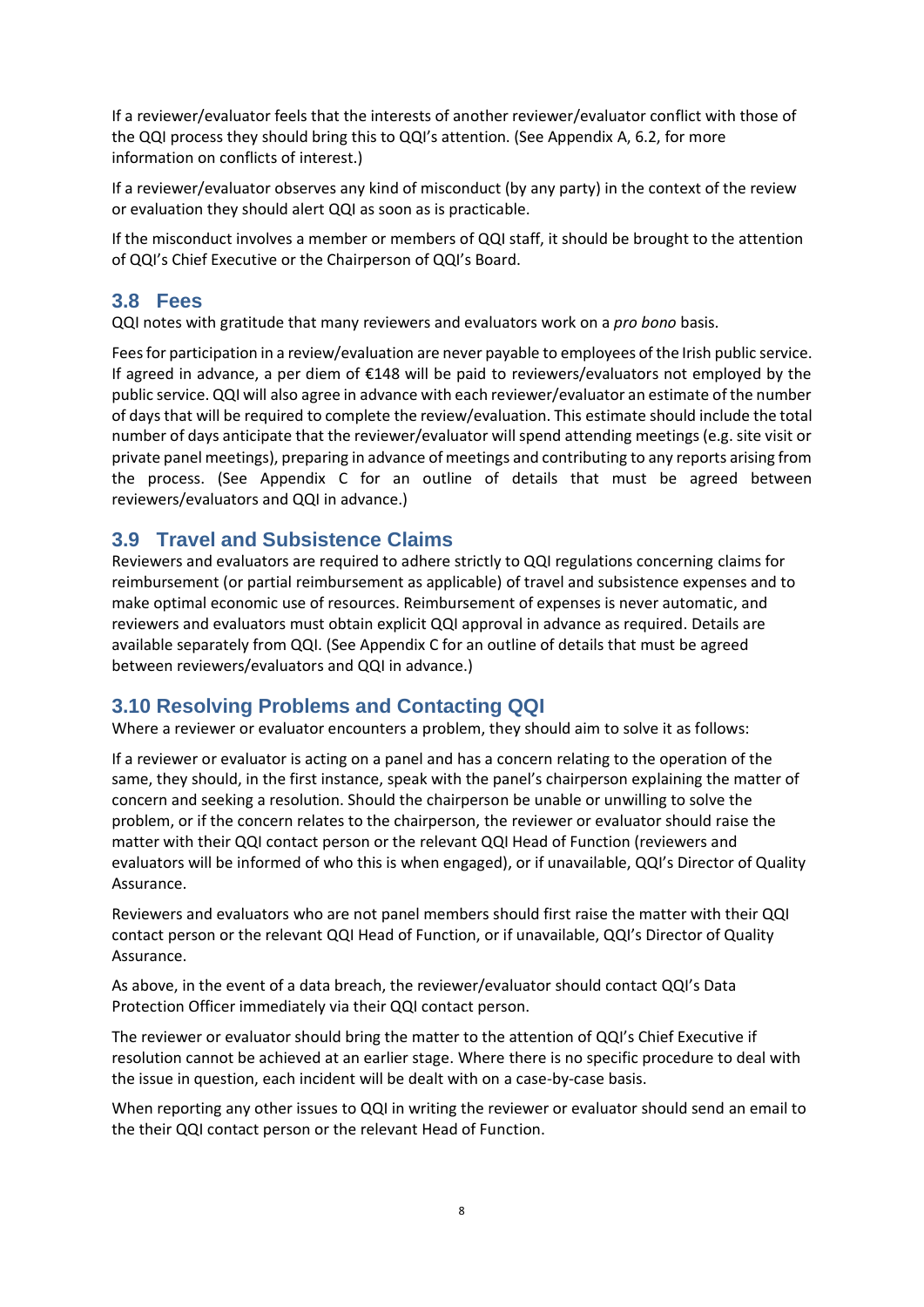# <span id="page-8-0"></span>**3.11 Training for Reviewers and Evaluators**

QQI has a policy of providing induction for all panel members. Training events will be organised from time to time. Prospective reviewers and evaluators may be required to undertake training before they act. QQI does not remunerate evaluators for any training in which they participate.

Panel members are encouraged to discuss their learning needs with QQI. They will be briefed on their role and on the context within which they will be operating.

### <span id="page-8-1"></span>**3.12 Process-specific Responsibilities of Reviewers and Evaluators**

QQI conducts multiple kinds of reviews and evaluations. The precise responsibilities of a reviewer or evaluator are process-specific. Typically, these will be set out in the relevant QQI policy document (or terms of reference or such like) provided to the reviewer or evaluator when engaged.

# <span id="page-8-2"></span>**4 Principles of Effective Practice**

# <span id="page-8-3"></span>**4.1 General**

Reviewers and evaluators are expected to:

- Accept an engagement only if competent and free of interests that conflict with those of the QQI process. *If they discover that their interests conflict with the process, or that they don't have the required expertise, they are required to notify QQI in writing (and the panel chairperson if applicable) without delay so that remedial action can be taken.*
- Invest time in preparation. *Generally, review and evaluation involve the perusal of (i) documentation prepared by the provider concerned and (ii) QQI documentation. Reviewers and evaluators are expected to read and critically assess all documentation provided, unless instructed to focus only on part of it.*
- Participate in all relevant activities.
- Question findings and evidence and try to cross-check or corroborate.
- Conduct themselves professionally and competently always.
- Be tolerant and courteous in engagements with other people.
- Respect the diverse cultures and backgrounds of other people.

# <span id="page-8-4"></span>**4.2 Panels**

Each review or evaluation is essentially unique and requires a unique mix of competences. Frequently this will require the use of a group of reviewers/evaluators, typically referred to as a panel. Panel size will vary, depending on the review or evaluation process. Each reviewer or evaluator in a panel may be assigned a specialised function within a panel. No panel member is expected to have all the competences required of the panel. Examples of the types of roles that might be involved in various reviews/evaluations are included below (see 4.2.1 – 4.2.6). Note that different processes will require different panel compositions.

QQI aims to ensure that there is at least 40% of each gender represented on any panel. While every effort will be made to achieve appropriate gender balance in the composition of panels, it is a secondary consideration to achieving an appropriate blend of expertise. In higher education, panels will also generally include a learner (but not one enrolled by the provider concerned; see 4.2.4). Where appropriate, QQI will also include representatives from the world of work (employer/sectoral representative; 4.2.5).

Panels operate as a team under the leadership of a chairperson. A collegial environment is necessary for the proper functioning of the panel. Panel members may contribute to any aspect or dimension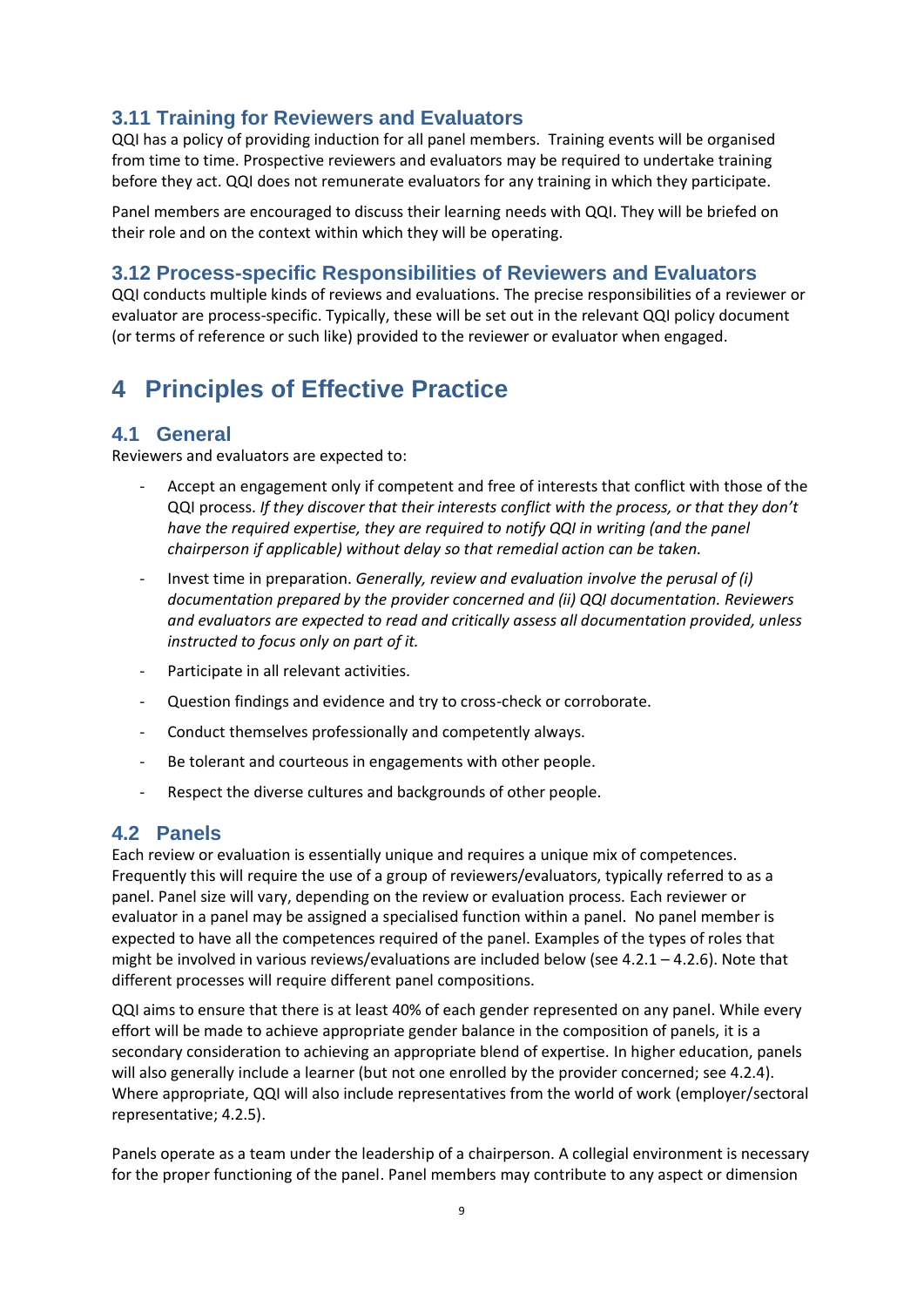of the dialogue that may occur during the review or evaluation. When doing so, it is important panel members employed by or enrolled in other institutions recognise that the provider being reviewed/evaluated may employ approaches other than those that are used in the panel members' institutions and that such approaches may be equally valid.

#### <span id="page-9-0"></span>**4.2.1 All Panel Members**

All panel members' functions include

- Reporting preliminary findings and initial impressions of the documentation submitted by the provider to the chairperson in advance of the panel meeting and site visit.
- Asking questions during meetings in a fair, constructive manner while remaining independently critical.
- Formulating clear questions. It is important to invest time in formulating questions so that they are clear and focussed.
- Avoiding personal questions as distinct from those about roles, responsibilities or competences and such like.
- Being alert, attentive and avoiding opportunities for distraction.
- Resolving any disagreements with other panel members during private meetings of the panel and avoiding debating with other panel members during meetings with the provider.
- Contributing, after the site visit, to the production of the report, and to the panel's response to the provider's response to the report. This requires panel members to be contactable by email and telephone during an agreed period and to respond promptly when requested.

For information on the general competences required of panel members, see Appendix A, 6.1.2.

#### <span id="page-9-1"></span>**4.2.2 Panel Chairperson**

The panel chairperson is a member of the panel. Their role is to provide tactical leadership and to ensure that the work of the panel is conducted in a professional, impartial and fair manner, and in compliance with QQI requirements (as expressed by its policies, criteria, codes, standards, guidelines, values and procedures).

The panel chairperson's functions include

- Briefing the panel on the objectives and method of, and context for, the review or evaluation.
- Leading the conduct of the review or evaluation and ensuring that proceedings remain focussed.
- Coordinating the work of reviewers and evaluators (so that, for example, individuals leading lines of enquiry are identified in advance of meetings with the provider concerned).
- Ensuring that meetings are conducted efficiently and effectively.
- Ensuring impartiality and propriety.
- Diffusing disagreement and conflict when it arises.
- Ensuring that the provider concerned and those fielding questions on behalf of the provider feel comfortable during meetings with the review or evaluation panel.
- Being understanding and empathetic to the operating context of the provider.
- Ensuring that the views of all participants are valued and considered and fostering open exchanges of opinions.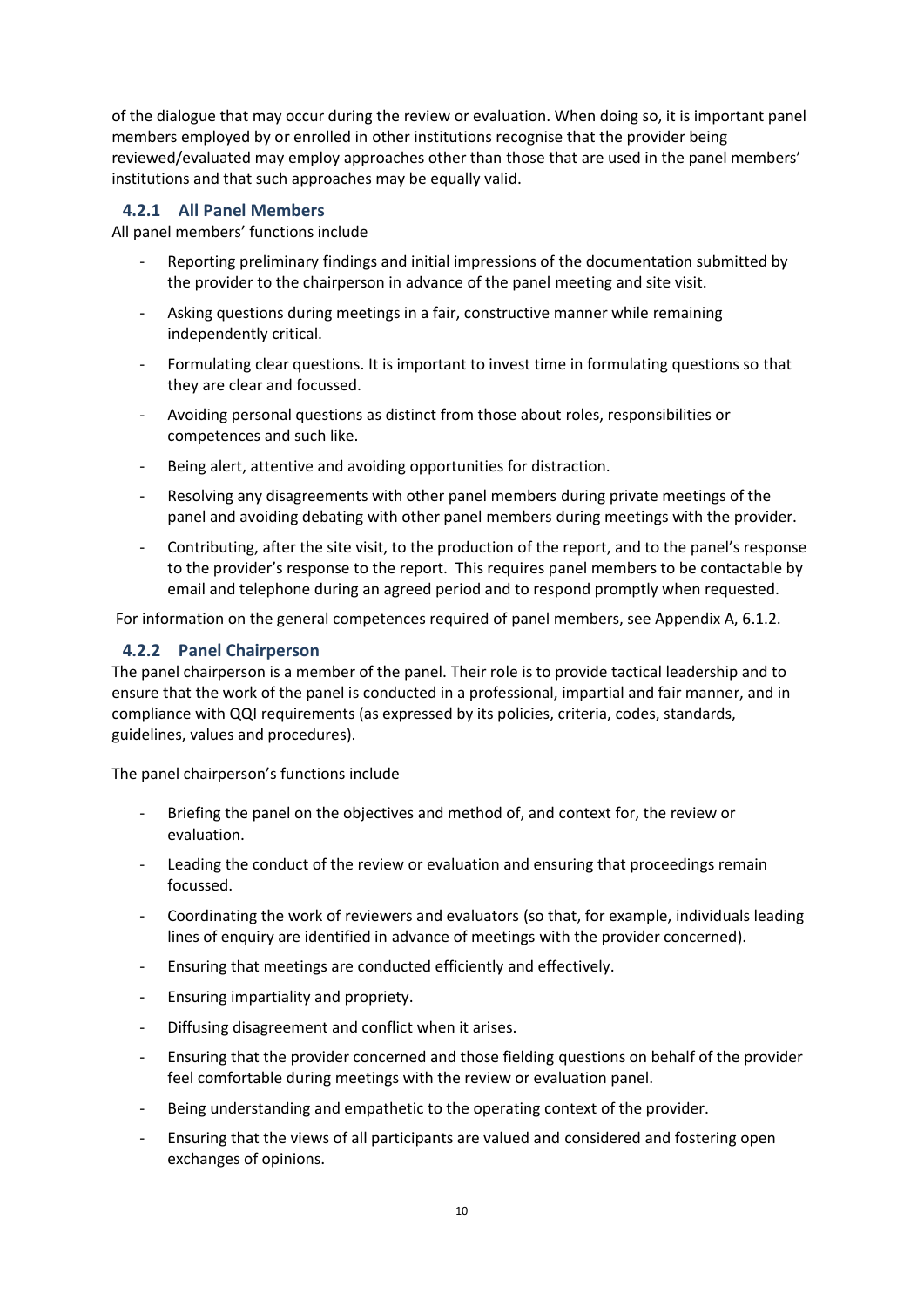- Politely curtailing evasive or circuitous responses.
- Summarising, at the end of each meeting, the main topics covered in the discussion to ensure that all necessary matters have been addressed.
- Ensuring that the review or evaluation tasks are completed and that there are no unresolved matters before the end of the process.
- Facilitating the emergence of evidence-based panel decisions (ideally based on consensus).
- Contributing to and overseeing the production of the panel report (which may include writing the report).
- Representing the panel views to QQI (e.g. endorsing the panel report (or any amendments or addendums) on behalf of the panel).
- Ensure that the panel report is produced within a reasonable timeline, which will be agreed in advance with QQI (see Appendix D).
- Ensure that all responses by the panel of reviewers/evaluators to QQI and to the provider are issued promptly and within a reasonable timeline, which will be agreed in advance with QQI (see Appendix D).

The panel chairperson must always exercise their authority in a fair and responsible manner.

For information on the competences required of panel chairpersons, see Appendix A, 6.1.6.

#### <span id="page-10-0"></span>**4.2.3 Report Writer and Recording Secretary**

The report writer's role is to capture the panel's deliberations and decisions during the proceedings and help express them clearly and accurately in the panel report. It is vital that the report writer ensures that sufficient evidence is provided in the report to support the panel's recommendation.

The report writer and recording secretary will normally be members of the panel. If they are not members of the panel, they are still subject to the same confidentiality and independence requirements that apply to reviewers and evaluators. The provider concerned in a review/ evaluation or their staff may not be a report writer or recording secretary.

Different people may undertake the roles of report writer and recording secretary, or it may be the same person. If the panel chairperson is the designated report writer, then it is good practice for another to be recording secretary.

The role of the report writer includes

- Reflecting the views of the panel in the report along with evidence supporting those views.
- Articulating the findings, promptly, fairly and comprehensively in a clear, straightforward and easily understood manner that accords with QQI's requirements.
- Drafting the report in consultation with the panel members and under the direction of the panel chairperson within a reasonable timeline, which will be agreed in advance with QQI (see Appendix D).
- For information on the competences required of the report writer and recording secretary, see Appendix A, 6.1.7.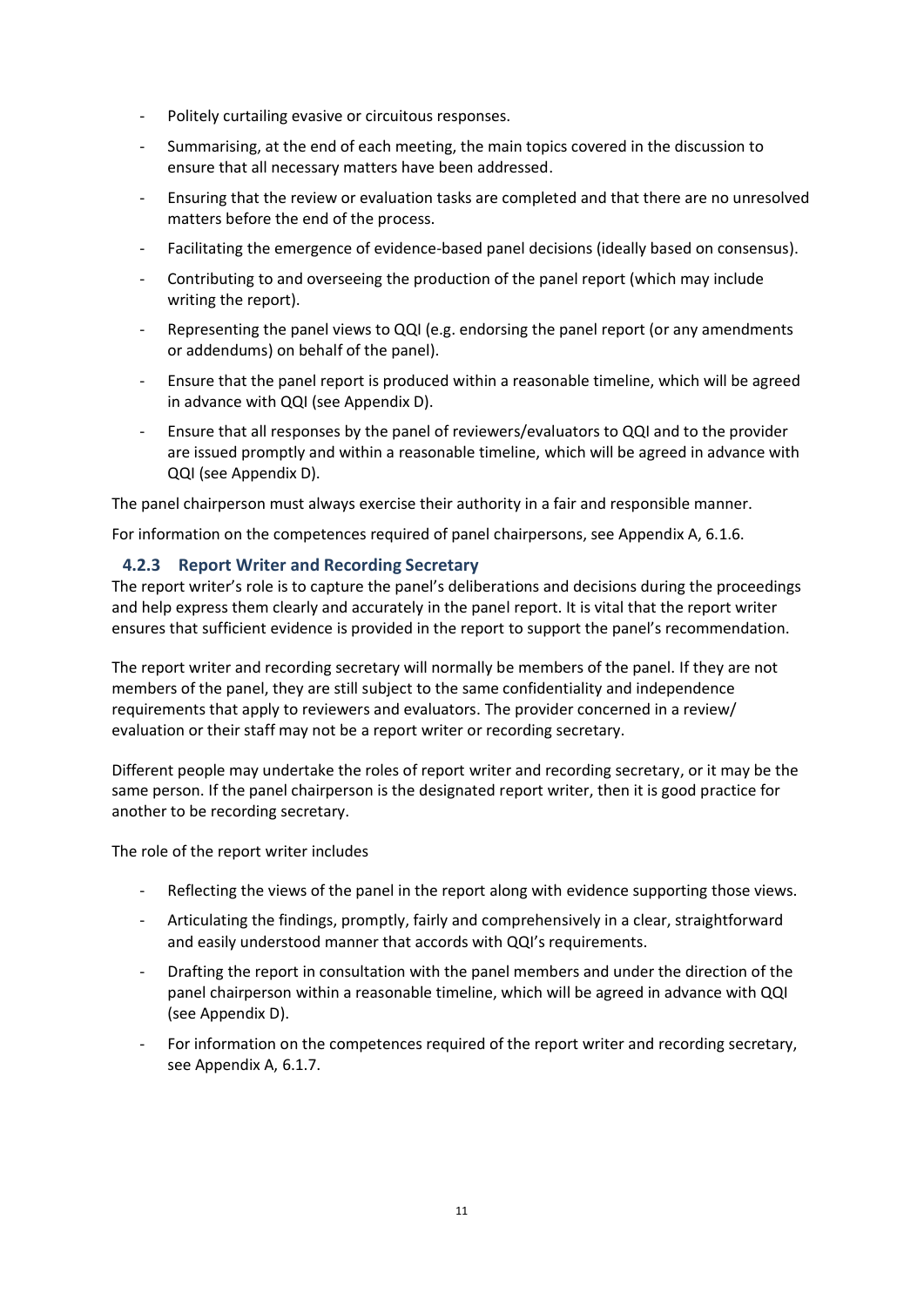#### <span id="page-11-0"></span>**4.2.4 Learner**

Where the panel includes a learner, they are a full panel member and should adhere to the functions set out for all panel members at 4.2.1. However, the learner has a number of additional functions on the panel:

- Reviewing and evaluating documentation from a learner perspective.
- Questioning the provider from a learner perspective.
- Ensuring that the learner voice forms an integral part of the review or evaluation.

If the review or evaluation in question concerns a programme, the learner should be currently enrolled on a programme of a similar level and discipline, where this is feasible.

#### <span id="page-11-1"></span>**4.2.5 Employer/Sectoral Representative**

The employer representative must adhere to the functions set out for all panel members at 4.2.1, in addition to the following:

- Critically analysing the attributes expected of graduates of the programme in question and ensuring that these are in line with the requirements of the relevant industry.
- Ensuring that any practical elements of the programme (e.g. work placements, clinical skills modules and the like) will prepare the learner properly for the workplace and comply with all relevant regulations.

#### <span id="page-11-2"></span>**4.2.6 Member of Professional/Occupational Association**

QQI recognises that, in many fields, there will be professional and occupational associations, and acknowledges the important role of such bodies. Professional and occupational associations can and should contribute to reviews and evaluations at an appropriate stage. Where appropriate, QQI will include a representative of the relevant professional or occupational association on a panel of reviewers/evaluators.

#### <span id="page-11-3"></span>**4.2.7 Evidence**

The rationale for group decisions must be stated in the report and they must be based on positive evidence. It is not sufficient to accept a proposition on the basis that there is no evidence to the contrary. Assumptions are generally unwarranted. Where there is uncertainty the group must do its best to resolve it before reaching its decision.

#### <span id="page-11-4"></span>**4.2.8 Decisions**

Generally, it is preferred that panels will reach a collective decision (i.e. a consensus decision). Where this is not possible a majority decision may be reported along with an outline of the dissenting views.

#### <span id="page-11-5"></span>**4.2.9 Observers of Reviews and Evaluations**

Subject to QQI's agreement, the organisation under review or evaluation, and (where appropriate) the panel chairperson, an observer may attend a review or evaluation process. A prospective observer must provide a rationale for attending and declare any relevant interests to QQI in writing. There is no fee or travel or subsistence reimbursement payable to observers.

Observers have no input in the review or evaluation and do not contribute to panel discussions and deliberations, nor do they participate in the decision-making process. The extent of their attendance may vary. In some instances, it may be appropriate that observers attend the entire process. The extent of their involvement may be modified by QQI during a review or evaluation.

Observers are subject to the same confidentiality and conflict-of-interest requirements that apply to reviewers and evaluators. They must also commit to ensuring that any observations made, and any materials accessed as part of the process will be treated in the strictest confidence and will not be used outside the process without the written consent of QQI, the panel Chairperson and the provider.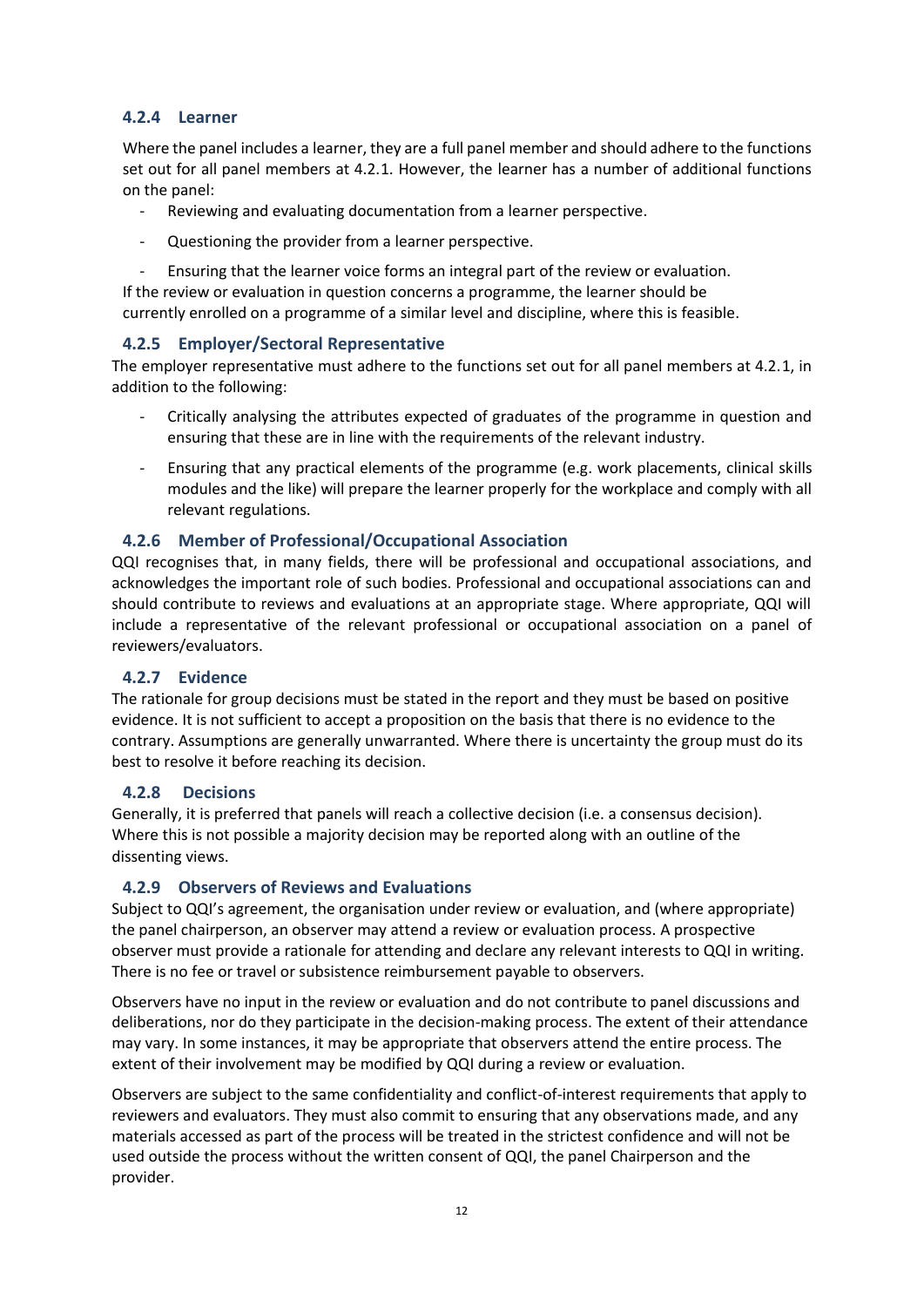#### <span id="page-12-0"></span>**4.2.10 Site Visit**

Reviews and evaluations always involve the perusal of documentation (written material) and frequently involve a 'site visit'. The site visit is primarily an opportunity for the reviewers or evaluators to meet people who can field questions about the programme or institution under review or evaluation (thereby resolving any uncertainties from the documentation). It also provides an opportunity for members of the review or evaluation panel to work together as a team in a face-toface setting.

It is expected that a reviewer or evaluator will arrive at the site visit with a list of specific topics that they would like to pursue through questioning, having read all the relevant documentation thoroughly. It is never acceptable for them to arrive at the site visit without having read the documentation.

#### <span id="page-12-1"></span>**4.2.11 Reporting**

QQI reviews and evaluations culminate in the production of a publishable report.

If the review or evaluation involves a site visit, the report will normally be drafted by the panel of reviewers or evaluators subsequent to the site visit.

Reviewers and evaluators must be contactable by the panel chair and secretary, and by QQI, while the report is being drafted. Generally, the provider concerned will have an opportunity to respond to the report, and reviewers and evaluators will need to be available to respond in turn.

# <span id="page-12-2"></span>**5 Becoming a Reviewer or Evaluator**

### <span id="page-12-3"></span>**5.1 Initial Approach to a Prospective Reviewer or Evaluator**

Some reviewers and evaluators are recruited through open calls, others are identified through QQI searches or through recommendations by third parties. QQI communicates with large numbers of prospective reviewers and evaluators.

Before a reviewer or evaluator is engaged to undertake each task QQI must satisfy itself that they are well matched to that task. This may require that QQI share some information about the relevant institution or programme to enable the prospective reviewer or evaluator to determine whether they have both the necessary competence and independence. Any such disclosures by QQI are limited to what QQI considers necessary to ensure a rigorous and robust review/evaluation. As outlined at 3.2, all disclosures by QQI to reviewers/evaluators are strictly confidential to the person concerned.

**Prospective reviewers/evaluators must undertake in writing to keep the disclosed information confidential before receiving it.**

# <span id="page-12-4"></span>**5.2 Non-transferability, Privacy and Confidentiality**

Typically, reviewers and evaluators are natural persons. When QQI engages a natural person as a reviewer or evaluator the engagement is strictly non-transferrable, and all communications are private and confidential to the person concerned.

Where QQI engages a company to undertake a review or evaluation function this will be made explicit in writing (i.e. there will be a contractual agreement between QQI and the company in question). It must never be assumed.

# <span id="page-12-5"></span>**5.3 Register of Reviewers and Evaluators**

Persons who act as a reviewer or evaluator (and some who have expressed an interest) are invited to be included in the QQI Register of Reviewers and Evaluators. The Register enables QQI to allocate reviewers and evaluators to processes that match their particular experience and expertise. At present, the Register is not accessible by the general public.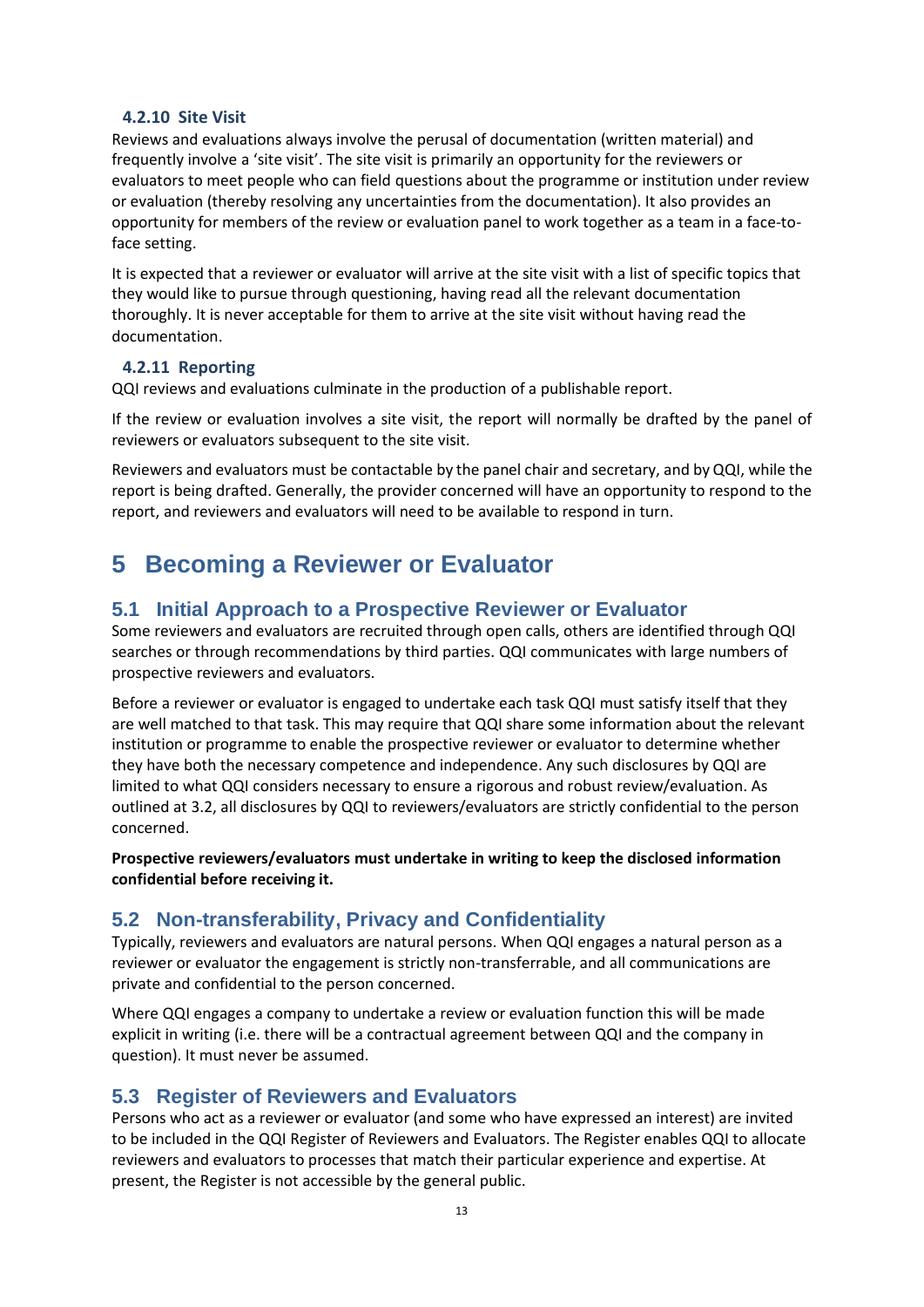It is important to note that inclusion on the Register, or selection for a particular review, does not guarantee selection to conduct a further review or an evaluation. The current template for new records in the register is provided in Appendix B—this template may change from time to time.

All communications between reviewers/evaluators and QQI are private and confidential to QQI but records may be subject to requests to QQI under the Freedom of Information legislation. All information provided by prospective reviewers/evaluators in the completed record will be retained by QQI. This information is only used for the purposes of:

- assigning reviewers and evaluators to suitable panels for
	- o validation-related processes including programme review and revalidation, and initial access to validation,
	- o reengagement and approval of quality assurance procedures,
	- o evaluations and reviews in respect of delegated authority
- contacting reviewers/evaluators in connection with the role,
- contacting them in connection with the updating of the Register, and
- for the purpose of monitoring  $-$  to link people with processes and analyse the profiles of panels (e.g. panel makeup in terms of gender balance, reviewer evaluator background, and so on) and, for example, the frequency of use of individual reviewers/evaluators.

Only information required for the aforementioned purposes is collected.

QQI occasionally contacts persons included in the Register to check the accuracy of data in the Register. Reviewers/evaluators are also entitled to access and – where applicable – amend any personal data retained in respect of them by QQI. This can be done by contacting QQI at [QQIQA@qqi.ie.](mailto:QQIQA@qqi.ie) Persons may elect to be removed from the Register at any time. A record will be removed in full if the reviewer/evaluator concerned has requested that their details be removed from the Register, and/or if the reviewer/evaluator no longer satisfies QQI criteria for inclusion in the Register

# **Reference**

.

This code of conduct draws from:

"ENQA Code of Conduct for reviewers"<sup>2</sup> , published online, European Association for Quality Assurance in Higher Education (ENQA), Retrieved July 2017.

"A Competency Framework for Governance The knowledge, skills and behaviours needed for effective governance in maintained schools, academies and multi-academy trusts", Department for Education, Manchester, England, DFE-00021-2017, January 2017

"Competency Model for Program Evaluators<sup>3</sup>" published online, Accreditation Board for Engineering and Technology, Inc. (ABET), Retrieved July 2017.

<sup>&</sup>lt;sup>2</sup> [http://www.enqa.eu/wp-content/uploads/2016/09/ENQA-Agency-Reviews\\_Code-of-Conduct.pdf](http://www.enqa.eu/wp-content/uploads/2016/09/ENQA-Agency-Reviews_Code-of-Conduct.pdf) retrieved 21/07/2017

<sup>3</sup> <http://www.abet.org/competency-model-for-program-evaluators/> retrieved 25/07/2017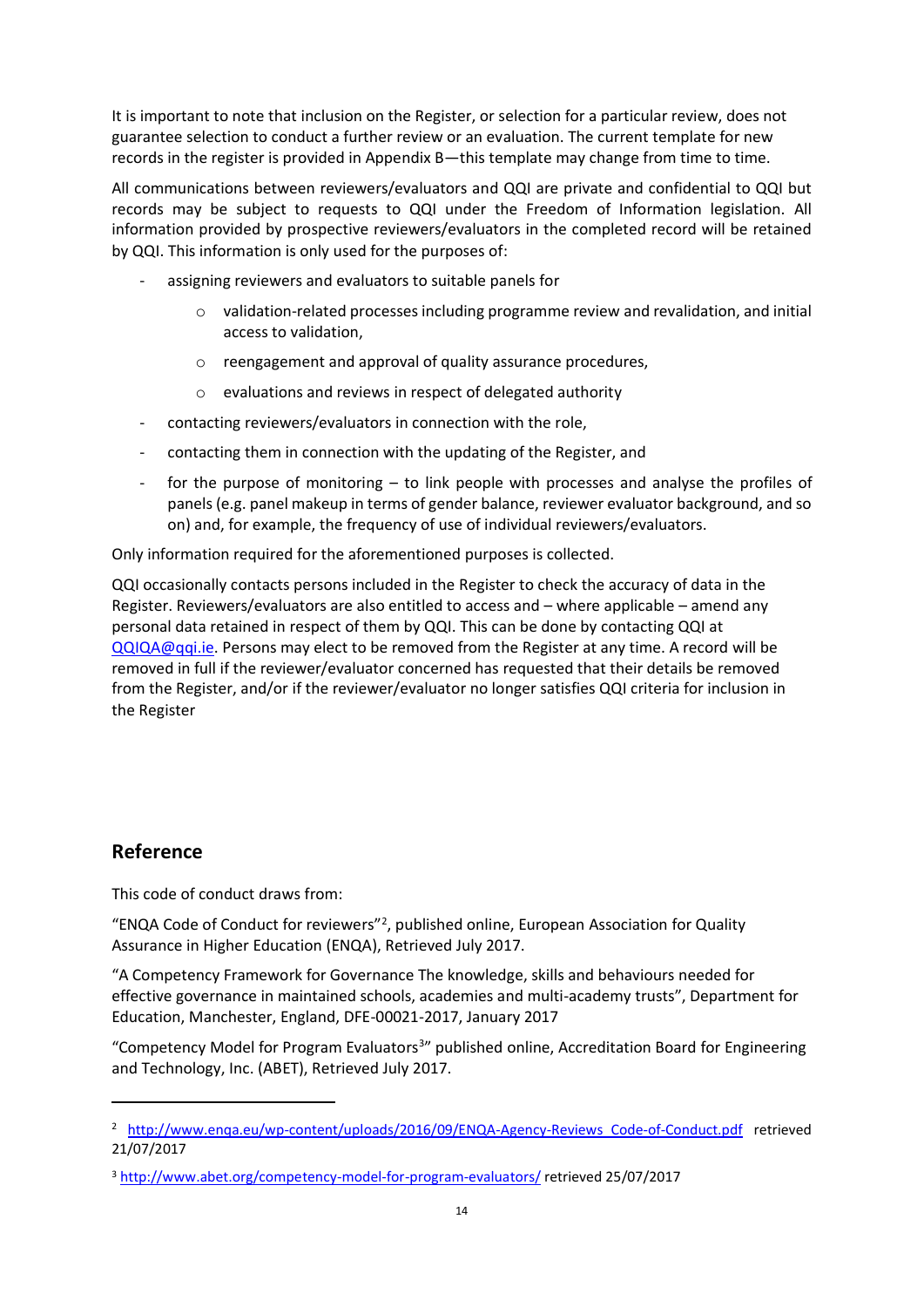# <span id="page-14-0"></span>**6 Appendix A**

### <span id="page-14-1"></span>**6.1.1 Competence**

In general, competence may be demonstrated through the following:

- Current occupation.
- Curriculum vitae.
- Professional history or track record.
- Track record as a reviewer or evaluator if applicable.
- Experience: normally (learners excepted) a person should be in a relevant role for at least three years to have sufficient experience in that role for the purposes of participating as a reviewer or evaluator. Recent experience in a relevant area is generally also necessary distant experience may not be sufficient to meet requirements.
- Publications.
- Reputation (e.g. citations).
- QQI will typically collect and retain this kind of information about reviewers and evaluators.

#### <span id="page-14-2"></span>**6.1.2 General Competences**

The following core competences are required by all reviewers and evaluators without exception<sup>4</sup>:

- Effective at communicating.
- Interpersonally skilled.
- Team-oriented.
- Professional.

1

Technically current.

The following competences are relevant to many kinds of activities. A reviewer or evaluator is likely to have competences (including comprehensive knowledge) in at least one of the following general areas:

- Leadership in the provision of education and training services.
- Teaching, learning and assessment theories and practice.
- Targeting and providing learner supports (e.g. for students with disabilities and others who may have special educational or training needs).
- Supporting international students (e.g. English language education, pastoral care).
- Programme (i.e. course) development, review or evaluation.
- Programme management and implementation.
- Provision of collaborative programmes.
- Provision of transnational (cross-border) programmes.
- Technology enhanced learning, teaching and assessment.
- Operation and management of education and training services.

<sup>4</sup> The following five competences are from the ABET Competency Model for Program Evaluators. <http://www.abet.org/competency-model-for-program-evaluators/>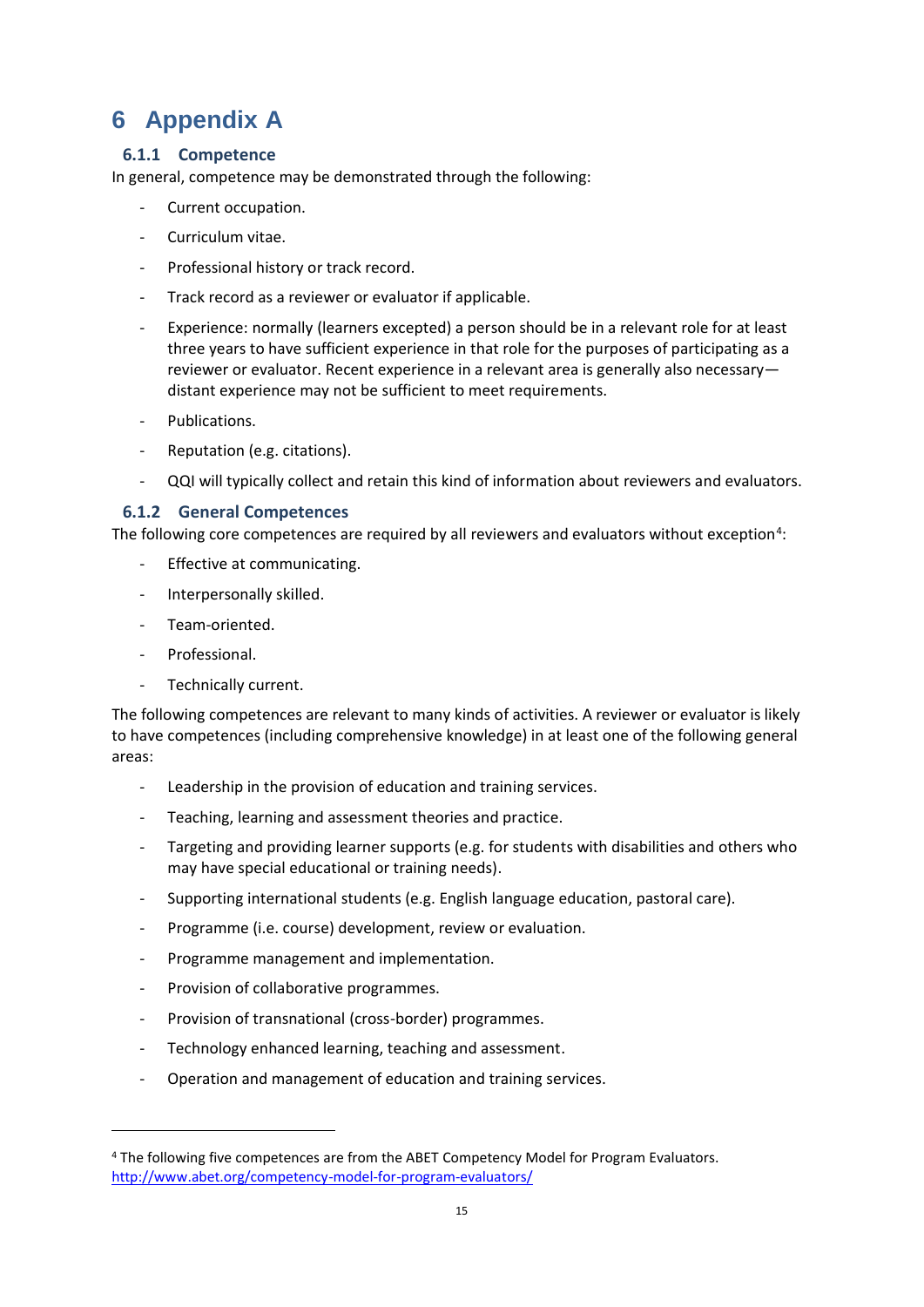- Corporate governance and/or financial management and/or internal audit.
- Education and training systems in an international context.
- Qualifications systems (including access, transfer and progression factors) in national and international contexts.
- Industry, economic, social, or cultural education and training needs concerning a particular field of learning.
- Academic or professional perspectives concerning a particular field of learning or occupation.
- Academic or industrial research perspectives concerning a particular field of learning.
- Learner (e.g. student, apprentice or trainee) perspectives concerning a particular field of learning.

#### <span id="page-15-0"></span>**6.1.3 Programmes of Education and Training**

A reviewer or evaluator focussing on programmes is likely to have at least one of the following general competences.

- One or more of the general competences indicated in 3.1.
- Practical understanding of QQI's validation policy and criteria (this may be acquired during preparation for the review or evaluation).
- Practical understanding of QQI's awards standards at the relevant NFQ level and in the relevant field of learning.
- Ability to make national and international comparisons with similar kinds of programmes at approximately the same National Framework Qualifications (NFQ) level (or equivalent) in a similar field of learning.
- Practical understanding of the context for the programme and the relevant education sector (e.g. Further Education and Training (FET), Higher Education and Training (HET) and English Language Education FET, HET, ELE) and sub-sector.

The following kinds of individuals are likely to participate in validation panels (this list is not exhaustive, not all panels will include all, and some individuals may meet multiple descriptors).

- An experienced teacher, lecturer, trainer or workplace mentor involved in a programme leading to an award at a relevant NFQ level (or equivalent) and in a relevant discipline.
- An instructional designer.
- A practitioner in a relevant profession or occupation.
- An employer (or their representative) of persons with qualifications at a relevant NFQ level (or equivalent) and in a relevant discipline.
- An employer (or their representative) of apprentices or trainees or a provider of internships (or equivalent).
- A programme director or equivalent.
- A person with experience in the regulation of a relevant occupation.
- A representative of practitioners in a relevant occupation (e.g. an employee of a professional body).
- An internationally-recognised researcher (doctoral programme validation).
- A learner (e.g. student, apprentice, or trainee).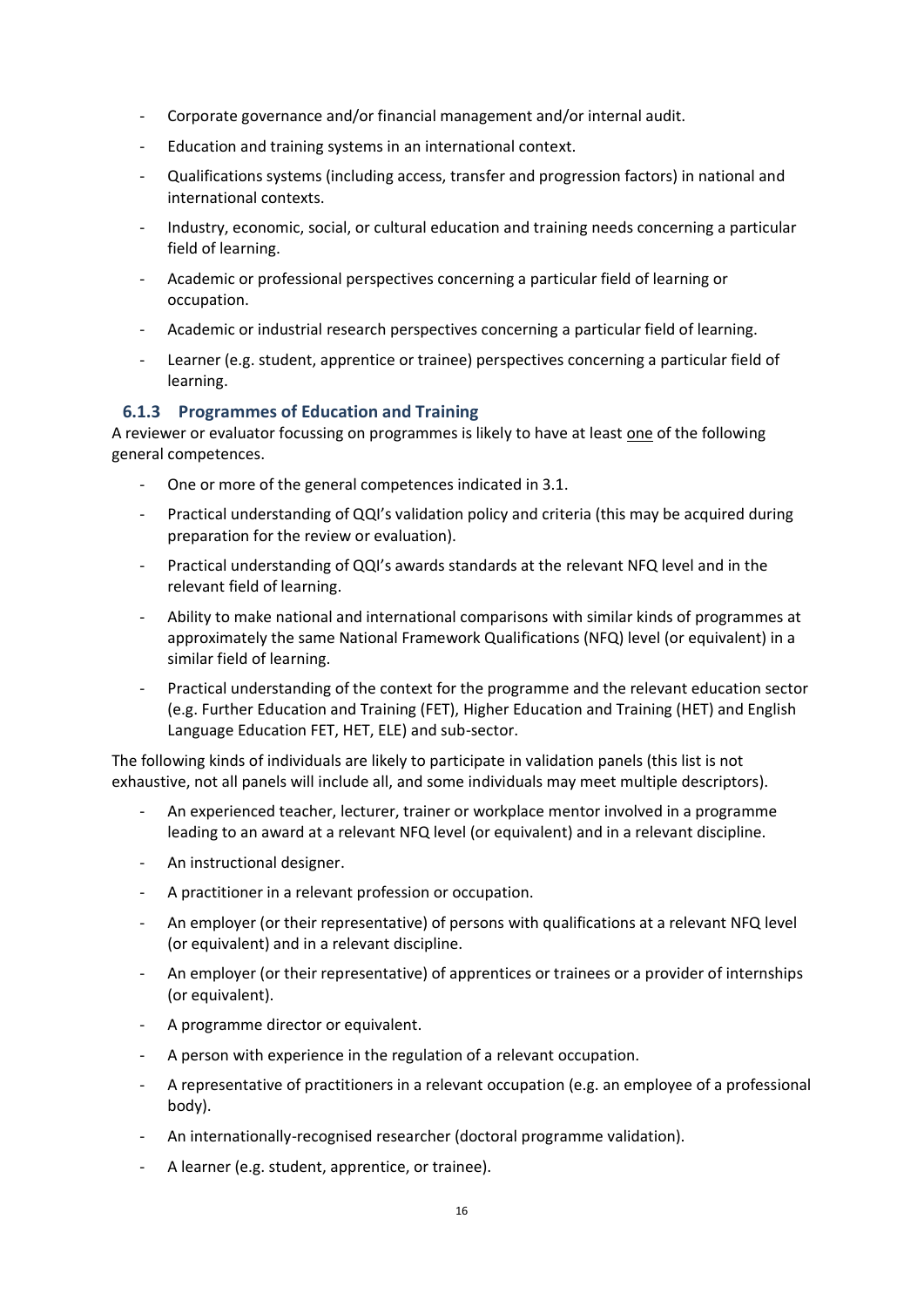- A quality assurance manager.
- Persons holding leadership positions in the provision of education or training services in Ireland or outside Ireland.

#### <span id="page-16-0"></span>**6.1.4 Quality Assurance of the Provision of Education and Training**

A reviewer or evaluator is likely to have at least one of the following general competences.

- One or more of the general competences indicated in 3.1
- Comprehensive knowledge of the national and/ or international context for quality assurance in a relevant educational sector (e.g. Higher Education, Further Education and Training, and English Language Education) or sub-sector.
- Comprehensive knowledge of the applicable QQI policy context (this may be acquired during preparation for the review or evaluation).
- Ability to make national and international comparisons with providers operating at similar NFQ levels (or equivalent) in similar fields of learning in similar sectors.

The following kinds of individuals are likely to participate in quality assurance related reviews.

- A person holding a leadership position in the provision of education or training services in Ireland or outside Ireland
- A person holding or who has held a leadership role in quality assurance in a relevant education or training context within the last three years.
- A person with experience regulating and/or quality assuring education or training services.
- A person with experience participating in evaluative quality assurance processes in education and training contexts.
- A learner (e.g. student, apprentice, or trainee).
- An employer representative.

#### <span id="page-16-1"></span>**6.1.5 Corporate Governance and Financial Stability**

A reviewer or evaluator is likely to have at least one of the following general competences.

- One or more of the competences listed in 3.3
- Corporate governance in the context of education and training provision
- Financial management in the context of education and training provision
- Risk estimation in the context of education and training provision

The following kinds of individuals are likely to participate in quality assurance related reviews.

- A person holding or who has held a role related to corporate governance and/or financial management and/or internal audit in the last three years.

#### <span id="page-16-2"></span>**6.1.6 Panel Chairperson**

Reviews and evaluations are often conducted by groups referred to as panels. Panels are led by a chairperson. The chairperson needs to understand the broader national context of the subject of the review or evaluation. They must understand the relevant QQI policies, criteria, codes, standards, guidelines, values and procedures.

A chairperson must be able to provide strategic leadership to a team of reviewers or evaluators.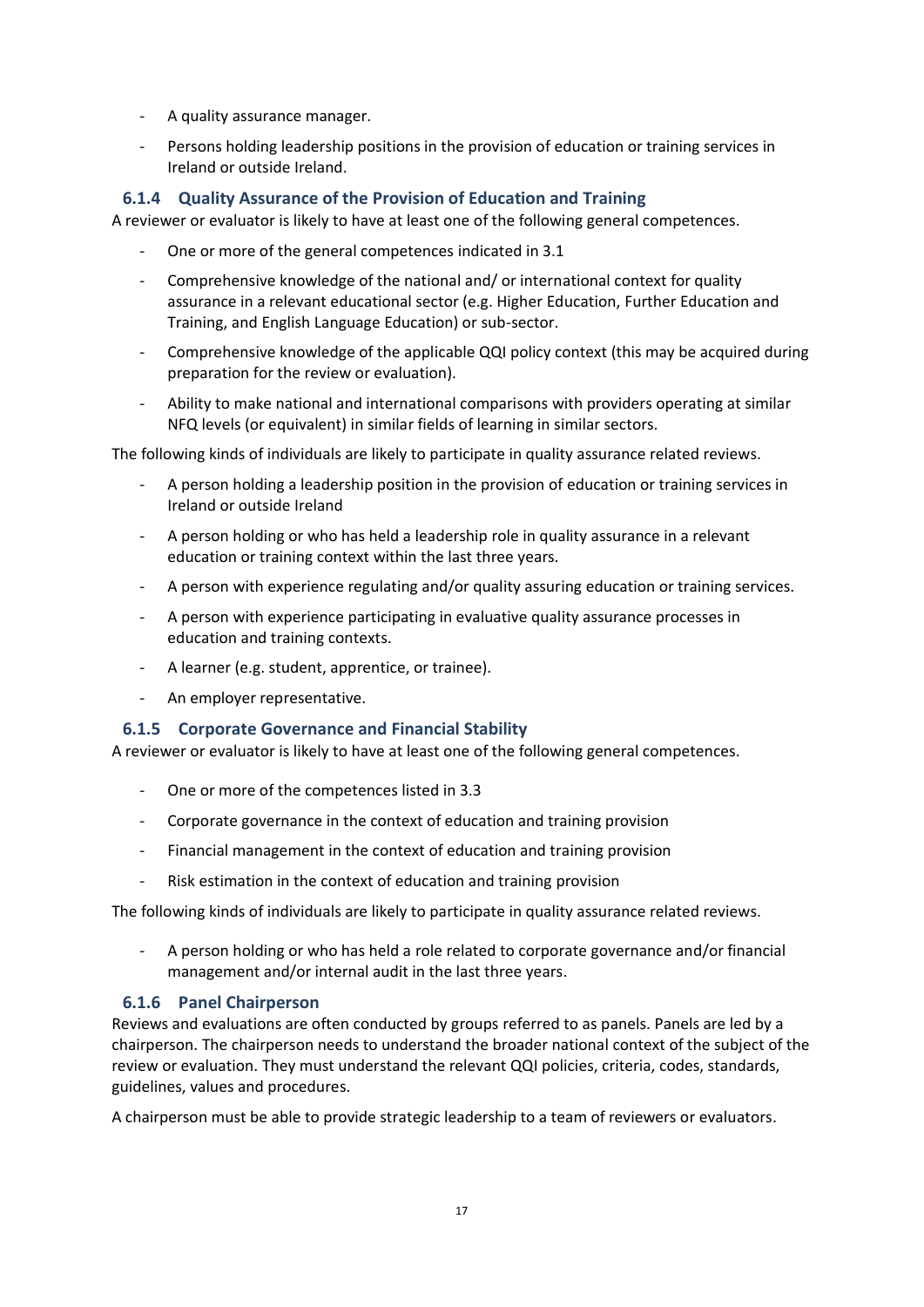#### <span id="page-17-0"></span>**6.1.7 Report Writer and Recording Secretary**

One panel member (possibly but not necessarily the chairperson) will be identified as the report writer and another as the recording secretary. The same person may fulfil both roles.

The role of the recording secretary is to make a record of the site visit proceedings. The precise skills required to do this will depend on the nature of the review or evaluation.

The report writer's role is to coordinate the drafting of the panel report so that it reflects the views of the panel and meets QQI's reporting requirements. They must understand the relevant QQI policies, criteria, codes, standards, guidelines, values and procedures.

Report writers must be capable of writing clear, succinct, accurate, reasoned and publishable reports that meet QQI's specific requirements (as set out in QQI's *Guidelines for completing the QQI Independent Evaluation Report on an Application for Validation of a Programme of Education and Learning*) and can be understood by the multiple intended audiences.

# <span id="page-17-1"></span>**6.2 Independence**

The primary responsibility for disclosing interests that may conflict or lead to conflict rests on the person approached by QQI. Prospective reviewers and evaluators are asked to declare in writing any relevant interests and potential conflicts of interest prior to engagement. Declarations, including null declarations, will generally be published by QQI, usually in the report that arises from the process in question.

Further, prior to the engagement of a panel (i.e. a group of reviewers or evaluators) for a particular process, the provider concerned will be notified in advance of the identities of prospective reviewers/evaluators and asked to declare any potential conflicts of interest. Note that this is not an opportunity for the provider to object to panel composition on any grounds other than the existence of a conflict of interest in relation to a member (or members) of the panel – the task of establishing a panel of reviewers/evaluators is QQI's alone.

Where a potential conflict of interest is discovered after the engagement of a reviewer or evaluator, they should disclose this in writing, in consultation with the panel chairperson (if participating in a panel), to QQI.

If the discovery is by somebody other than the reviewer or evaluator they will be expected to disclose it, in consultation with the panel chairperson if applicable, to QQI.

Normally, a reviewer or evaluator should take no further part in the review or evaluation once a conflict of interest has been discovered. The QQI executive will rule on the continuing eligibility of the reviewer or evaluator following discovery of an apparent conflict of interest.

The following outline requirements are indicative. Different, more detailed, requirements apply in respect of some processes, e.g. validation, and these will be communicated separately.

Independence could be compromised, or perceived to be compromised, in the following scenarios. The scenarios are indicative and are not an exhaustive set:

− Persons holding, or who have held, an appointment in the organisation where the review/evaluation is being conducted (e.g. employees, consultant, guest lecturers, external examiner duties, research supervision, etc.), including persons who retired from their employment with the provider concerned. *Normally, former employees, governors, directors, consultants and graduates (except for learner representatives) of a provider are not eligible to serve as members of a review/*evaluation *group for that provider, but if a period of five years has elapsed since the prospective reviewer/evaluator's relationship with the provider has ended, an exception may be made.*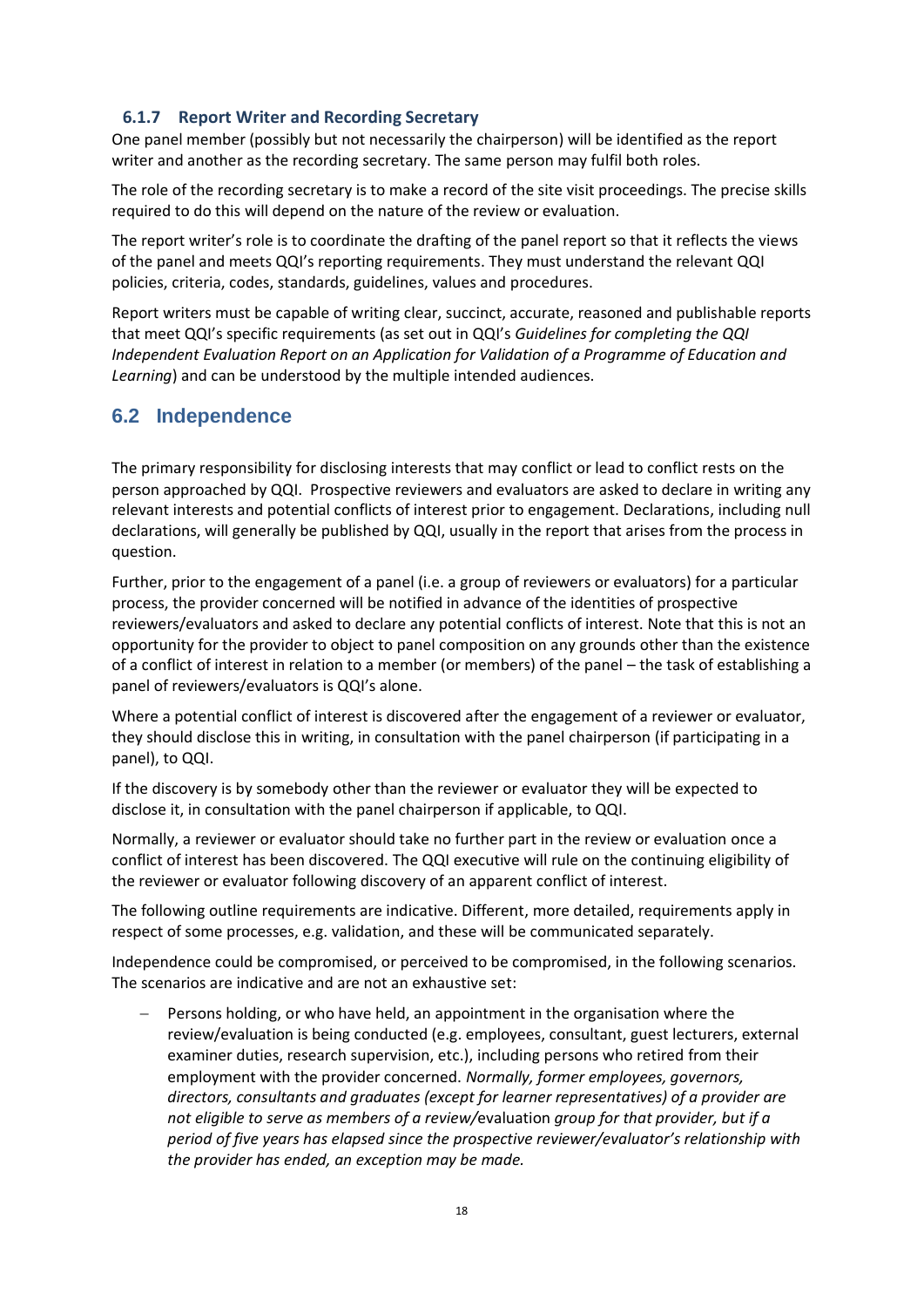- − Persons who have had long-standing service, or who are retired from their employment with the provider concerned. *Such individuals should not normally be engaged as reviewers or evaluators.*
- Persons who participate, or have participated, in joint projects including research initiatives with the provider concerned. *Such individuals should not normally be engaged as reviewers or evaluators. Such individuals should inform QQI prior to involvement in the review or evaluation process of that provider. QQI will determine whether the person can be involved.*
- − Persons with family or other relationships with any members employed by or attending the provider concerned. *Such individuals should inform QQI prior to involvement in the review or evaluation process of that provider. QQI will determine whether the person can be involved.*
- Persons with a direct financial interest of any sort in the provider concerned, including the holding of shares in a company associated with the provider concerned. *Such individuals should not normally be engaged as reviewers or evaluators.*
- − Persons who are direct competitors with the provider concerned. *Such individuals are not automatically excluded but must be capable of functioning objectively.*
- − Persons who have accepted, or plan or expect to accept, a gift, benefit, reward or undue hospitality from the provider concerned. *Such individuals should not normally be engaged as reviewers or evaluators.*

Exceptional circumstances should be brought to QQI's attention for adjudication on a person's suitability.

#### <span id="page-18-0"></span>**6.2.1 Consulting**

As a matter of policy, QQI recommends that persons appointed to an assessment, review or evaluation panel on behalf of QQI should not normally serve as consultants to the provider concerned for a grace period of at least one year after the completion of the relevant assessment. Any proposed or appointed person who envisages such a relationship with the provider developing within that time-scale should inform QQI of this relationship before becoming involved in the review or evaluation process.

For some processes, follow-up beyond the review/evaluation report may be required. In such cases, any reviewers/evaluators involved should inform QQI if they intend to act as a consultant to the provider or have any other working relationship with the provider.

#### <span id="page-18-1"></span>**6.2.2 QQI Personnel**

Members of the QQI Board or any of its committees are not appointed as reviewers or evaluators on the basis that they may have a separate role in the determination of the outcome.

Members of the QQI executive may arrange to attend any review or evaluation.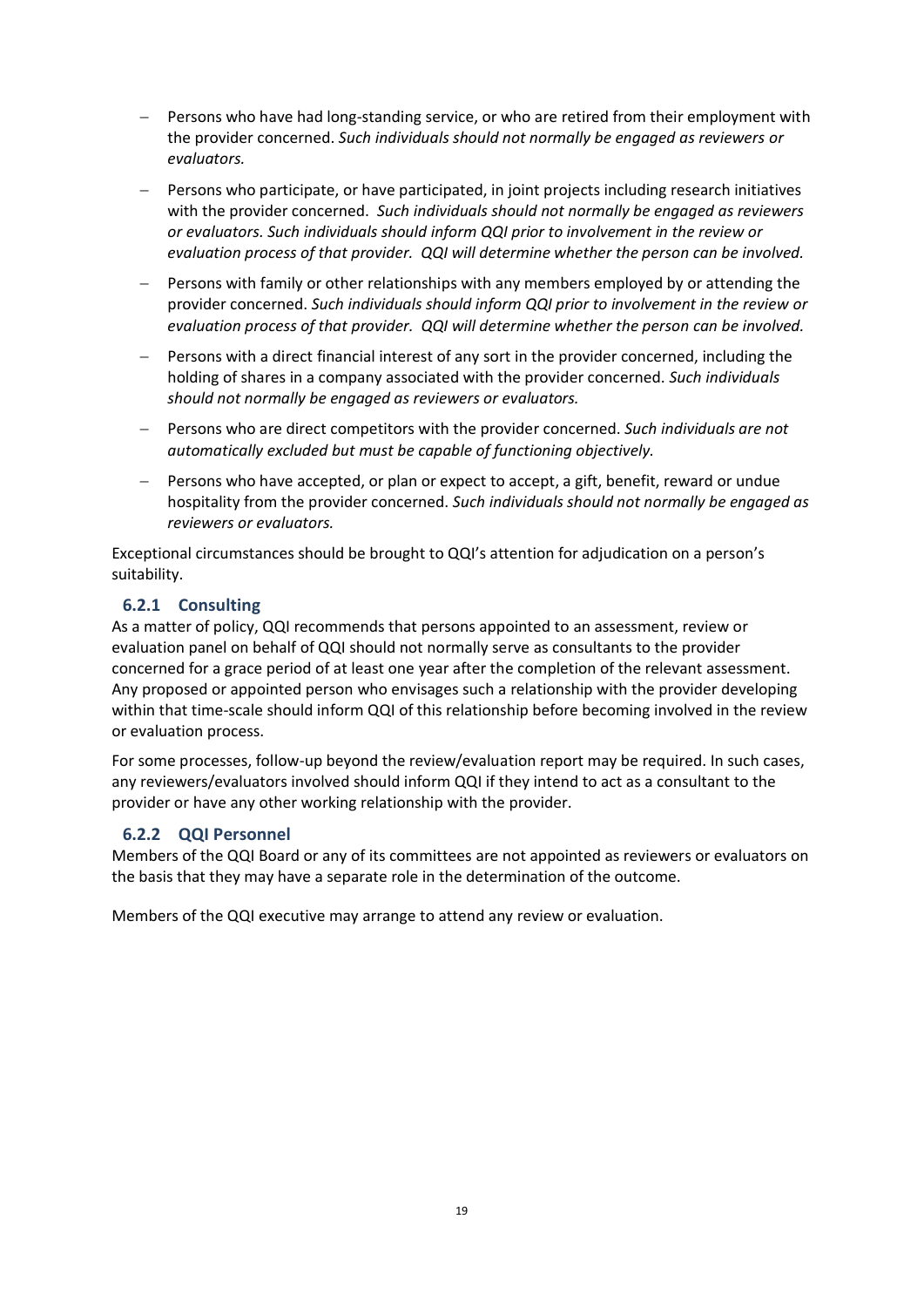# <span id="page-19-0"></span>**7 Appendix B**

# **Reviewers and Evaluators**

# **Personal Details and Areas of Expertise**

| Title:       |  |
|--------------|--|
| First Name:  |  |
| Surname:     |  |
| Address:     |  |
| Phone No(s): |  |
| Email:       |  |

#### **(***Please provide as much information as possible about your experience in each relevant section below. Note that certain sections will not be relevant to your role. These sections may be left blank.)*

| Role that matches your experience                                     | Relevant experience to undertake the role |
|-----------------------------------------------------------------------|-------------------------------------------|
| Quality Assurance in Further Education<br>and Training (FET)          |                                           |
| Quality Assurance in Higher Education<br>and Training (HET)           |                                           |
| Quality Assurance in English Language<br><b>Education (ELE)</b>       |                                           |
| FET Programme Validation and/or Review<br>- please indicate level(s). |                                           |
| HET Programme Validation and/or<br>Review - please indicate level(s). |                                           |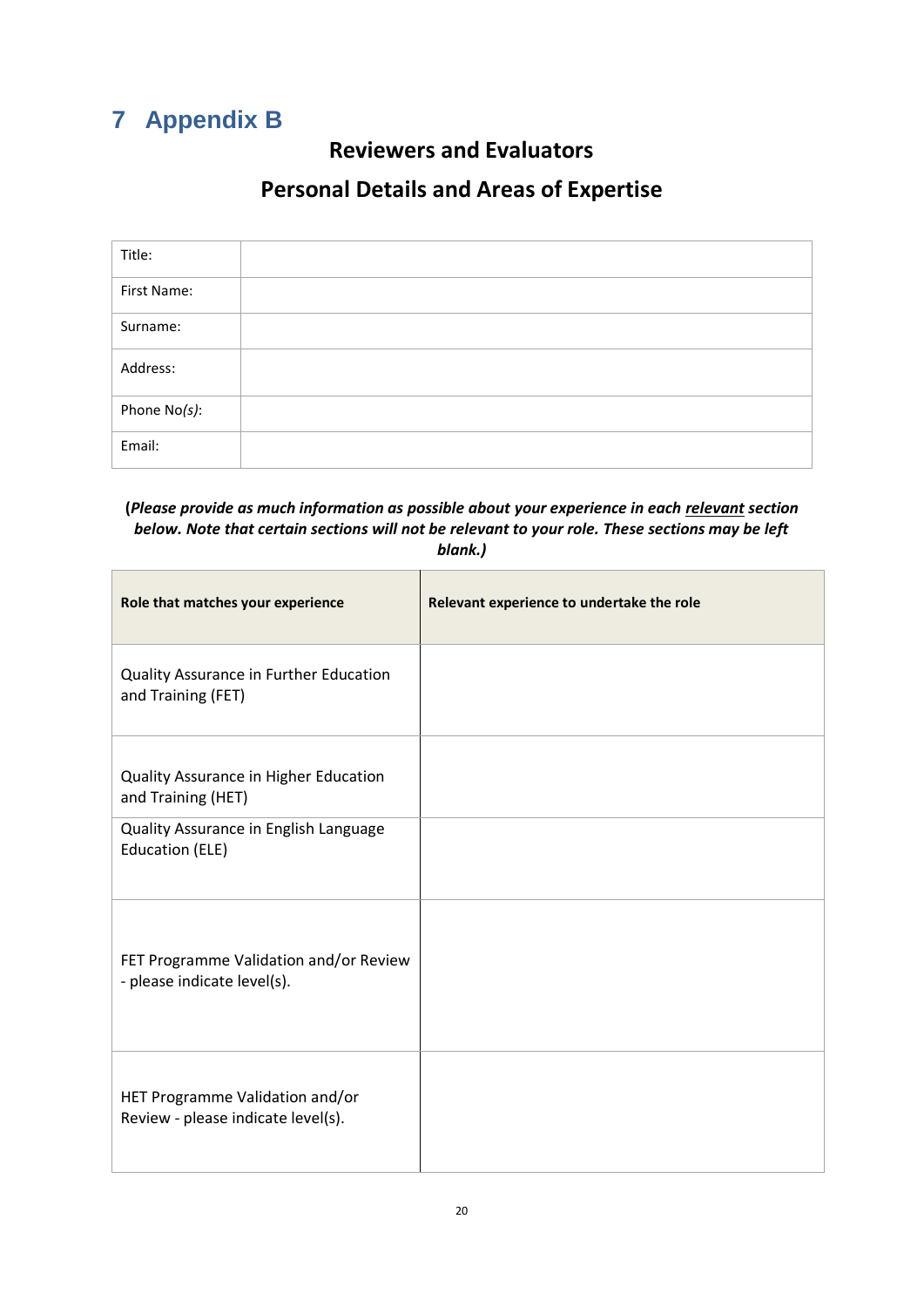| Area(s) of subject matter expertise:                                                          |  |
|-----------------------------------------------------------------------------------------------|--|
| e.g. Accounting, Software Development,<br>Agriculture, Mechanical Engineering,<br>Design etc. |  |
| Panel Chair: (experience of chairing<br>panels for evaluation or review)                      |  |
| Panel Secretary: experience of writing<br>fact-based review / evaluation reports              |  |
| Governance and Financial Management<br>in education and training                              |  |

### **Current employment** *(name of current employer and brief description of duties/role)*

**Relevant qualifications and experience and other relevant information**

**By agreeing to be on QQI Listing of Reviewers and Evaluators (Peer Reviewers) I agree that the data provided may be kept and used by QQI for nomination and selection of reviewers and evaluators**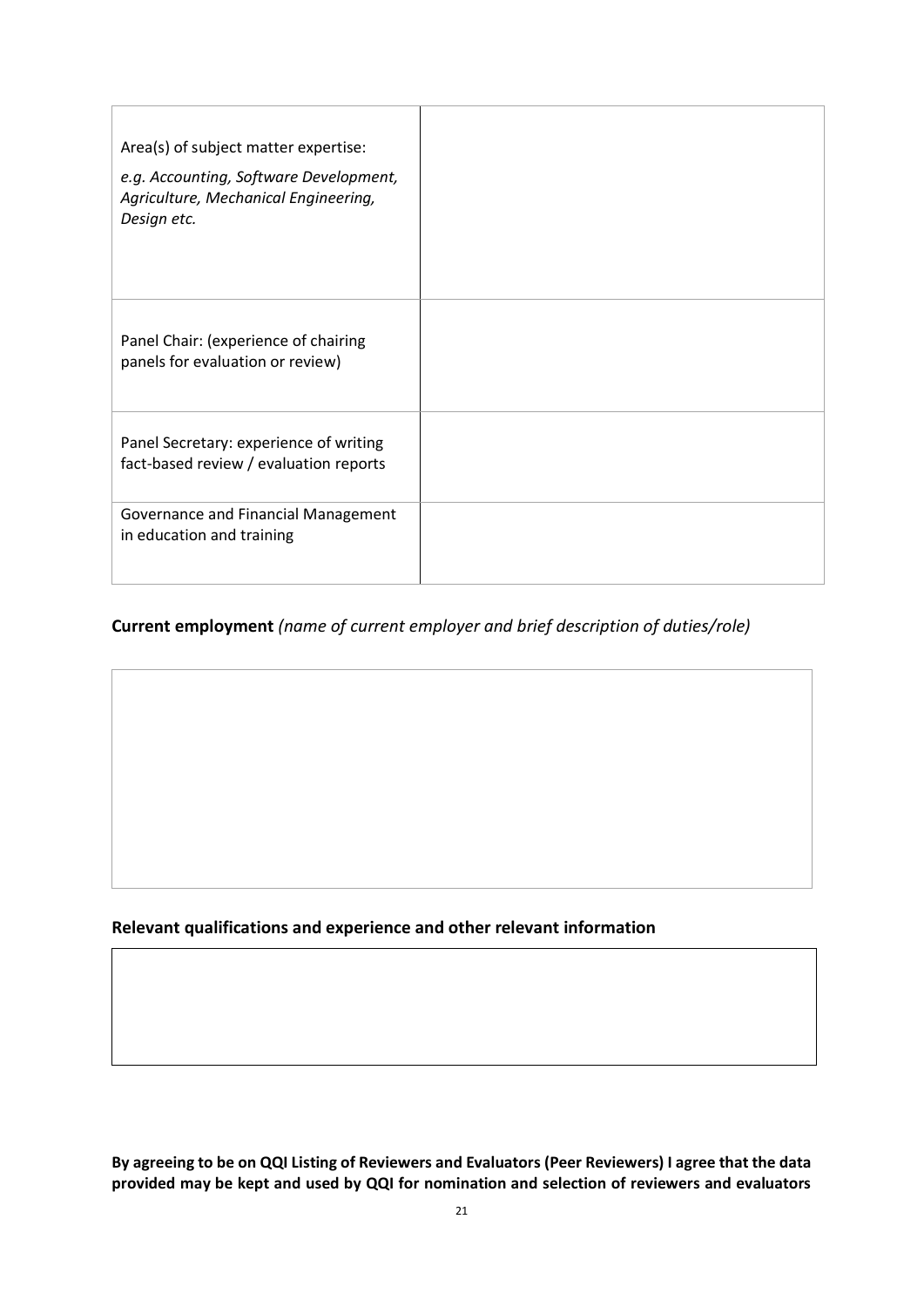**for QQI processes and I understand and agree that any personal data provided to QQI, through or in connection this form will be processed by QQI as data controller (and combined with other relevant data) for the purposes of** 

- − **identifying reviewers and evaluators for QQI processes,**
- − **monitoring, evaluating and managing their performance,**
- − **analysing and researching the effectiveness and impact of QQI processes.**

**For further information on how QQI uses your personal data and in relation your data protection rights and how to contact the QQI Data Protection Officer, please refer to [QQI's website.](https://www.qqi.ie/Articles/Pages/Data-Protection-.aspx)**

| <b>Optional:</b> If you agree that QQI may share your contact details with education and |  |
|------------------------------------------------------------------------------------------|--|
| training providers who are quality assured by QQI and require reviewers/evaluators.      |  |
| Please indicate 'Yes'.                                                                   |  |

**\_\_\_\_\_\_\_\_\_\_\_\_\_\_\_\_\_\_\_\_\_\_\_\_\_\_\_\_\_\_\_\_\_\_\_\_\_\_\_\_\_\_\_\_\_\_\_\_\_\_\_\_\_\_\_\_\_\_\_\_\_\_\_\_\_\_\_**

Signed:

**QQI Use Only**

**Reviewer sourced:**

Date:

Entered onto database by:

Date: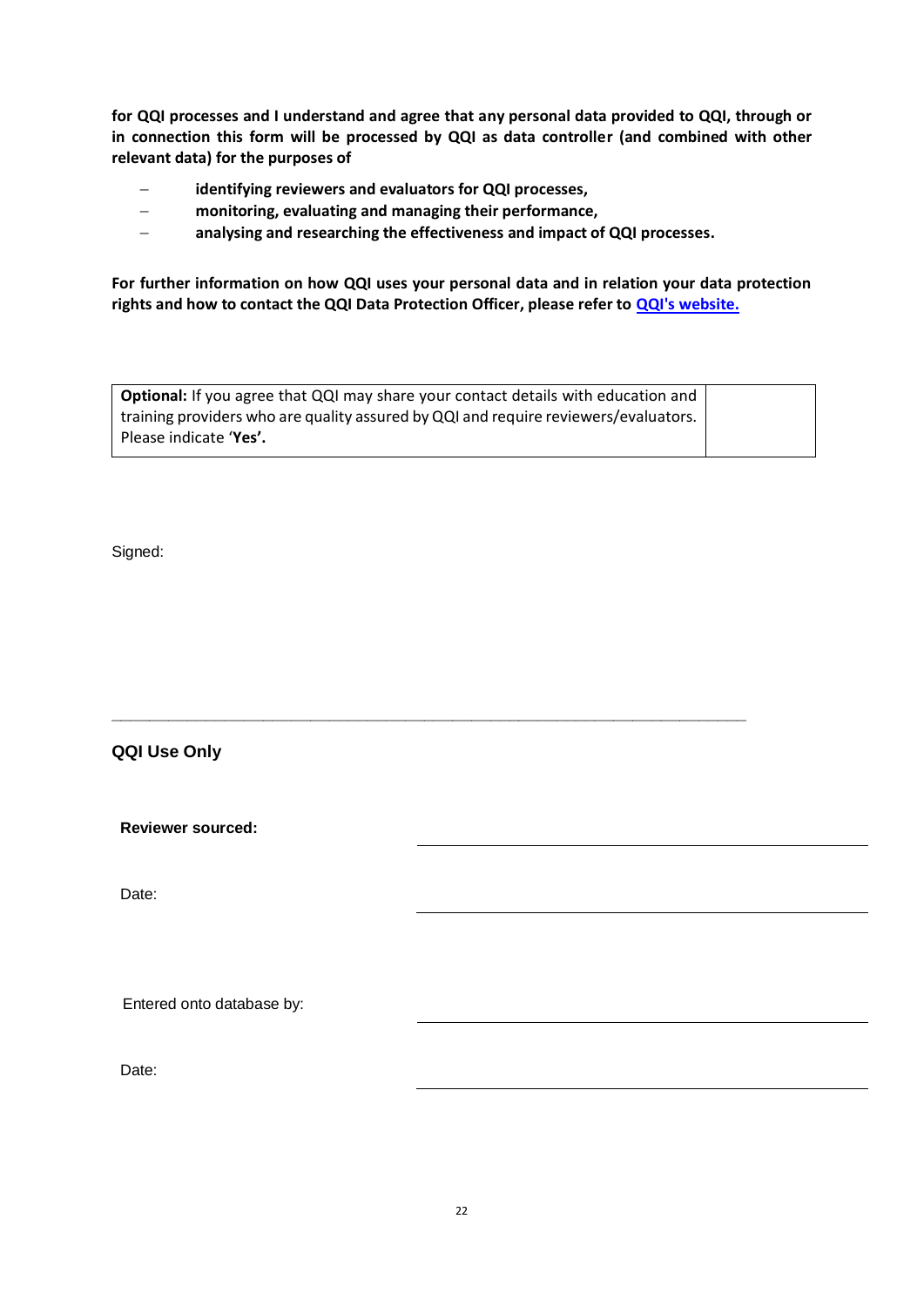# <span id="page-22-0"></span>**8 Appendix C**

# **Special Arrangements for Reviewers/Evaluators**

The following issues should be agreed by reviewers/evaluators in advance of the review/evaluation:

| No.            | Arrangement                                                                                                                                            | <b>Details</b> |
|----------------|--------------------------------------------------------------------------------------------------------------------------------------------------------|----------------|
| $\mathbf{1}$   | Fee                                                                                                                                                    |                |
| 1.1            | Is reviewer/evaluator employed by the Irish public service?                                                                                            |                |
| 1.2            | If no to 1.1, has QQI agreed to pay a fee to the<br>reviewer/evaluator?                                                                                |                |
| 1.3            | If yes to 1.2, provide estimate of number of days that will be<br>required to complete review/evaluation.                                              |                |
| $\overline{2}$ | <b>Expenses</b>                                                                                                                                        |                |
| 2.1            | Has QQI agreed to cover expenses incurred by the reviewer/<br>evaluator for travel and subsistence?                                                    |                |
| 2.2            | If yes to 2.1, provide an estimate of the expenses that will be<br>incurred for:                                                                       |                |
| 2.2.1          | Travel (where reviewer/evaluator will not be travelling by public<br>transport, calculate in accordance with Circular 05-2017 -<br>Motor Travel Rates) |                |
| 2.2.2          | Subsistence (in accordance with Circular 06-2017 – Domestic<br><b>Subsistence Allowances)</b>                                                          |                |
| 3              | <b>Additional Arrangements</b>                                                                                                                         |                |
|                |                                                                                                                                                        |                |
|                |                                                                                                                                                        |                |
|                |                                                                                                                                                        |                |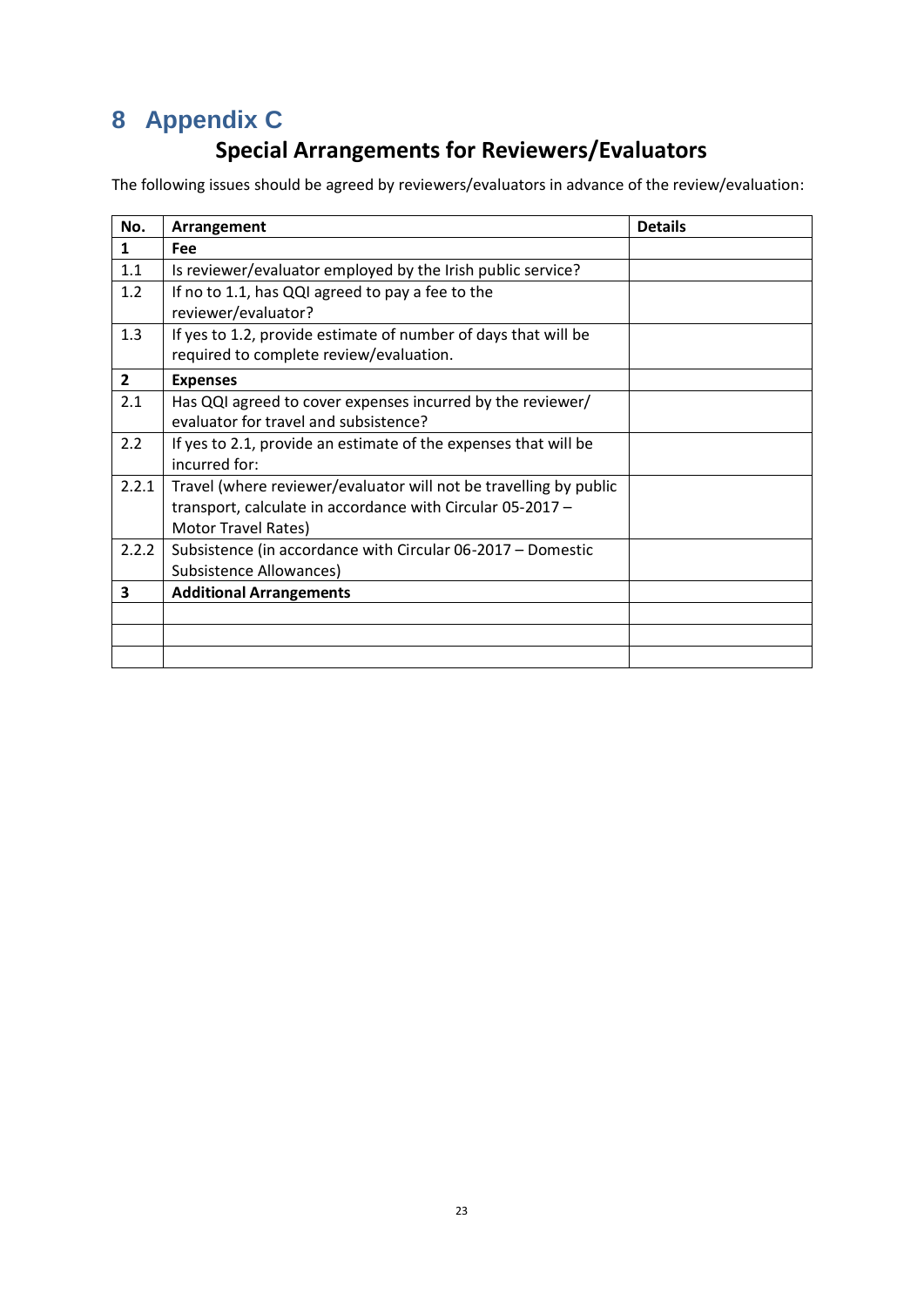# **9 Appendix D**

# **Sample Panel Timeline**

<span id="page-23-0"></span>

| <b>Panel Timeline</b>                                          |                      |                             |  |
|----------------------------------------------------------------|----------------------|-----------------------------|--|
| <b>Milestone</b>                                               | <b>Agreed target</b> | <b>Maximum time allowed</b> |  |
| Site visit                                                     |                      | Date of site visit          |  |
| Circulate first draft of report to panel members for approval  |                      | 1 week after site visit     |  |
| Circulate final draft of report to panel members for approval  |                      | 3 weeks after site visit    |  |
| Receive provider confirmation of factual accuracy              |                      | 4 weeks after site visit    |  |
| Receive provider response                                      |                      | 5 weeks after site visit    |  |
| Panel signs off on both report and provider response to report |                      | 7 weeks after site visit    |  |
| QQI finalises papers for QQI committee meeting                 |                      | 8 weeks after site visit    |  |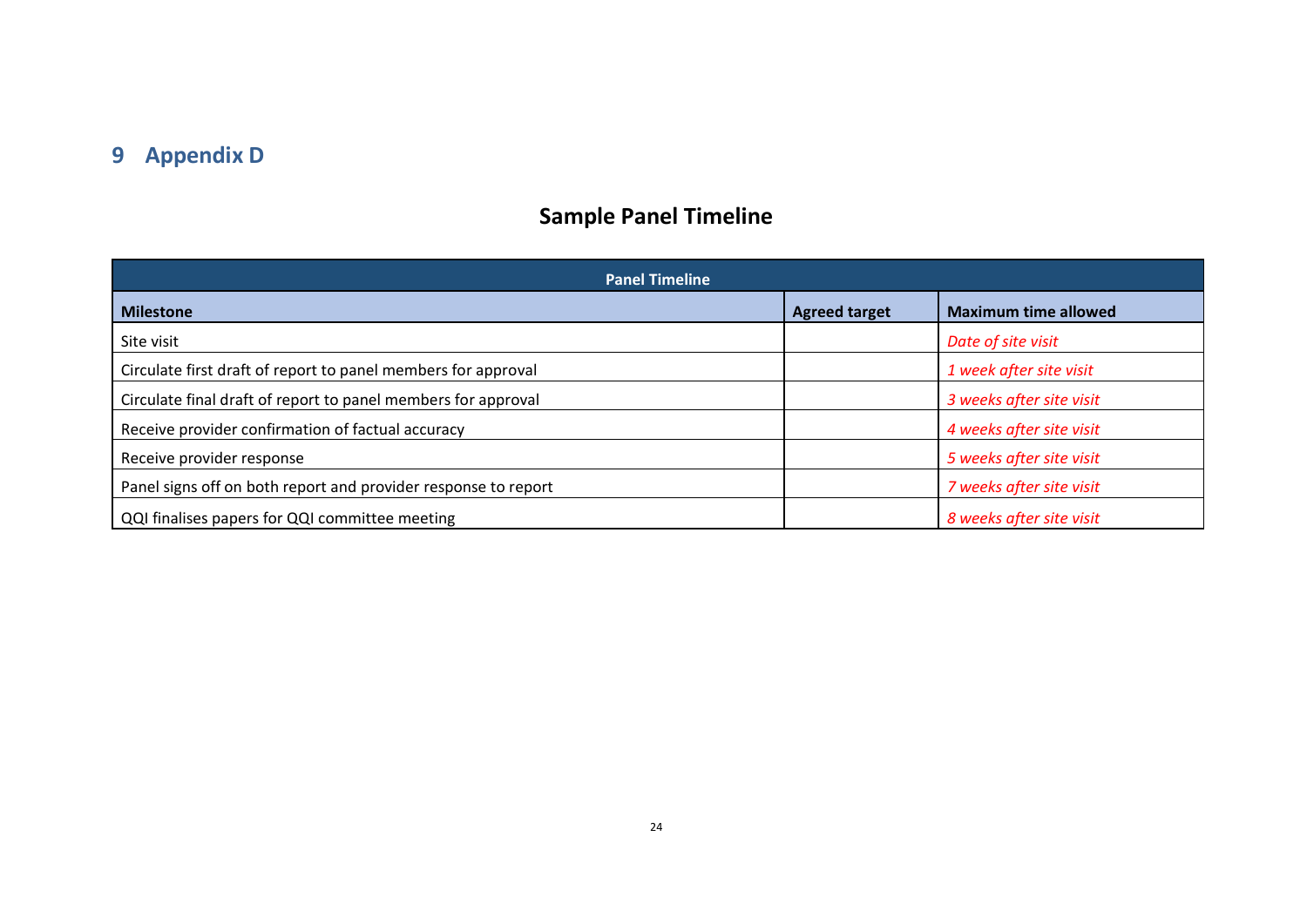# <span id="page-24-0"></span>**10 Appendix E**

# **GDPR Agreement**

This agreement ("Agreement") is made between Quality and Qualifications Ireland (QQI) and XXXX (name of reviewer) (the Reviewer/Evaluator). QQI and the Reviewer/Evaluator have agreed to enter into this agreement for the purposes of ensuring compliance with Data Protection Legislation, inter alia, Regulation 2016/679 of the European Parliament and of the Council (General Data Protection Regulation) (hereinafter "the GDPR"). Terms used herein are as defined in the GDPR unless otherwise defined.

The Reviewer/Evaluator processes data on behalf of QQI for the purpose of reviewing and evaluating quality assurance processes, to inform, for example, the determination by QQI of applications for the validation of programmes of education and training and the review by QQI of the effectiveness of providers' quality assurance procedures. For the purposes of the Agreement, this shall be referred to as the Review.

QQI and the Reviewer/Evaluator have agreed that the Reviewer/Evaluator is a processor as defined in Article 28 of the GDPR as he/she carries out processing of data on behalf of QQI. QQI is a controller of the data for the purposes of the GDPR.

This Agreement is limited to personal data provided by QQI to the Reviewer/Evaluator and to personal data provided by the relevant provider to the Reviewer/Evaluator, and to personal data duly shared between reviewers/evaluators, for the purposes of a Review, (hereinafter "the data").

This data may include:

- (a) Personal data of providers;
- (b) Personal data of members of staff of providers;
- (c) Personal data of enrolled learners or prospective learners of providers.

This data should not be used by the Reviewer/Evaluator for any other purpose other than the carrying out of the Review. The Reviewer/Evaluator shall not transfer personal data to a third country or an international organisation (as defined in the GDPR), unless required to do so by Union or Member State law, in such a case the Reviewer/Evaluator shall inform QQI of that legal requirement before processing.

The Reviewer/Evaluator understands that he/she is bound by the terms of the Confidentiality Clause which he/she has separately entered into.